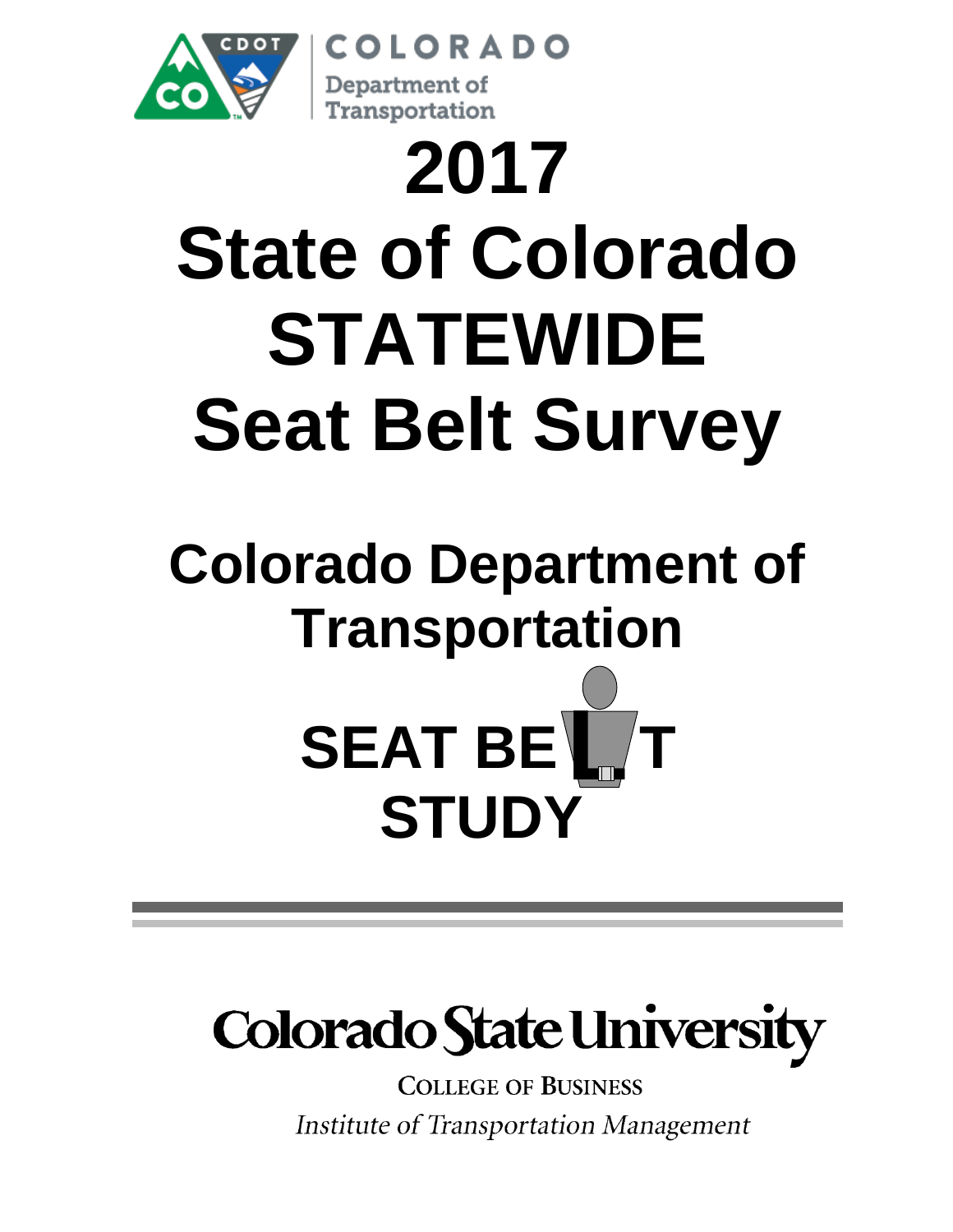

### **COLORADO**

Department of



| iii |
|-----|
|     |
|     |
|     |
|     |
| 13  |
|     |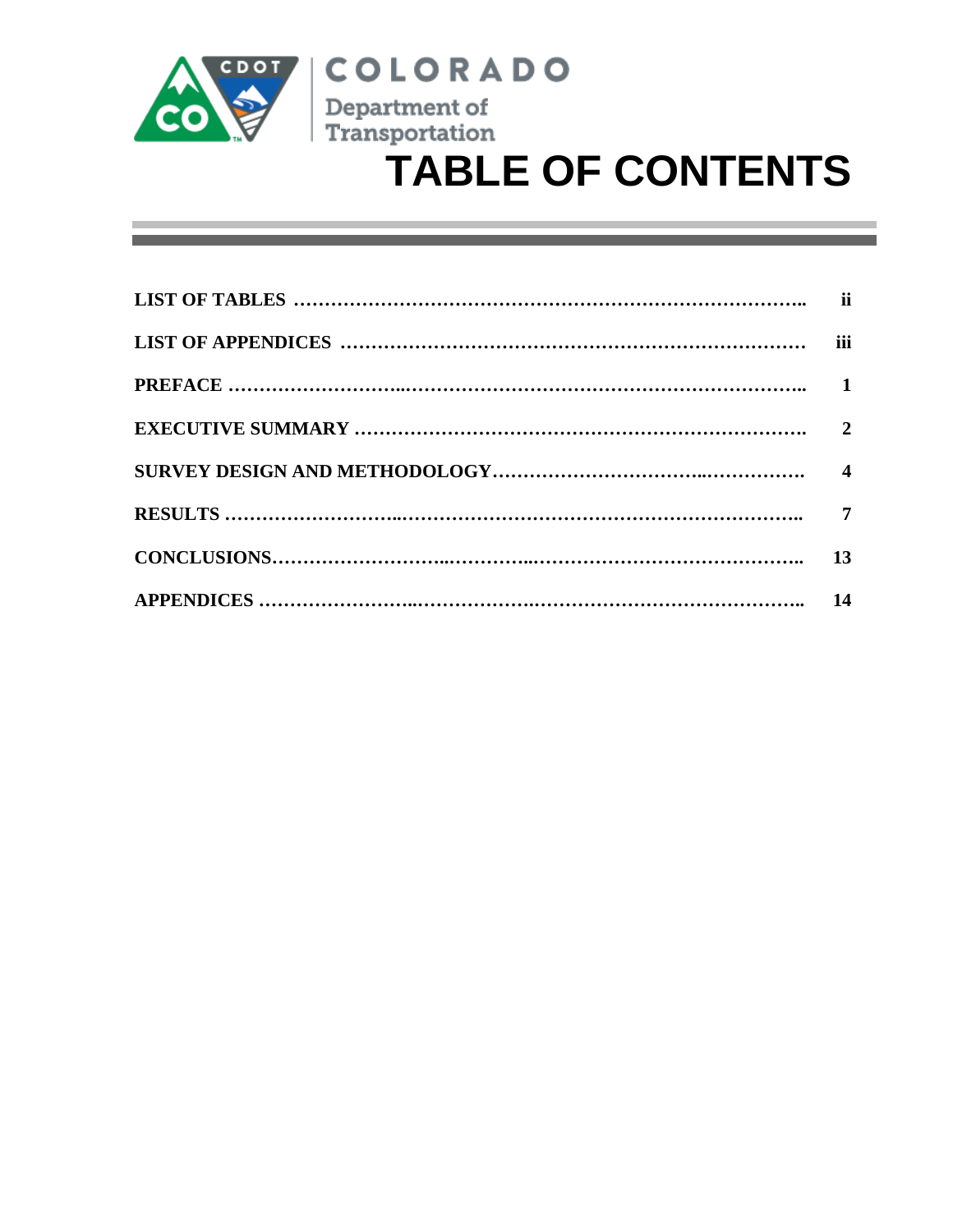### **LIST OF TABLES**

#### **Table**

| 1                       |                                                                    |      |
|-------------------------|--------------------------------------------------------------------|------|
| $\overline{2}$          | <b>Overall Seat Belt Usage Annual Estimates for</b>                |      |
|                         |                                                                    | -8   |
| $\mathbf{3}$            |                                                                    | - 8  |
| $\overline{\mathbf{4}}$ |                                                                    | - 9  |
| $\overline{5}$          |                                                                    | - 9  |
| 6                       | <b>County Results for 2017 Colorado Statewide Seat Belt Survey</b> | - 10 |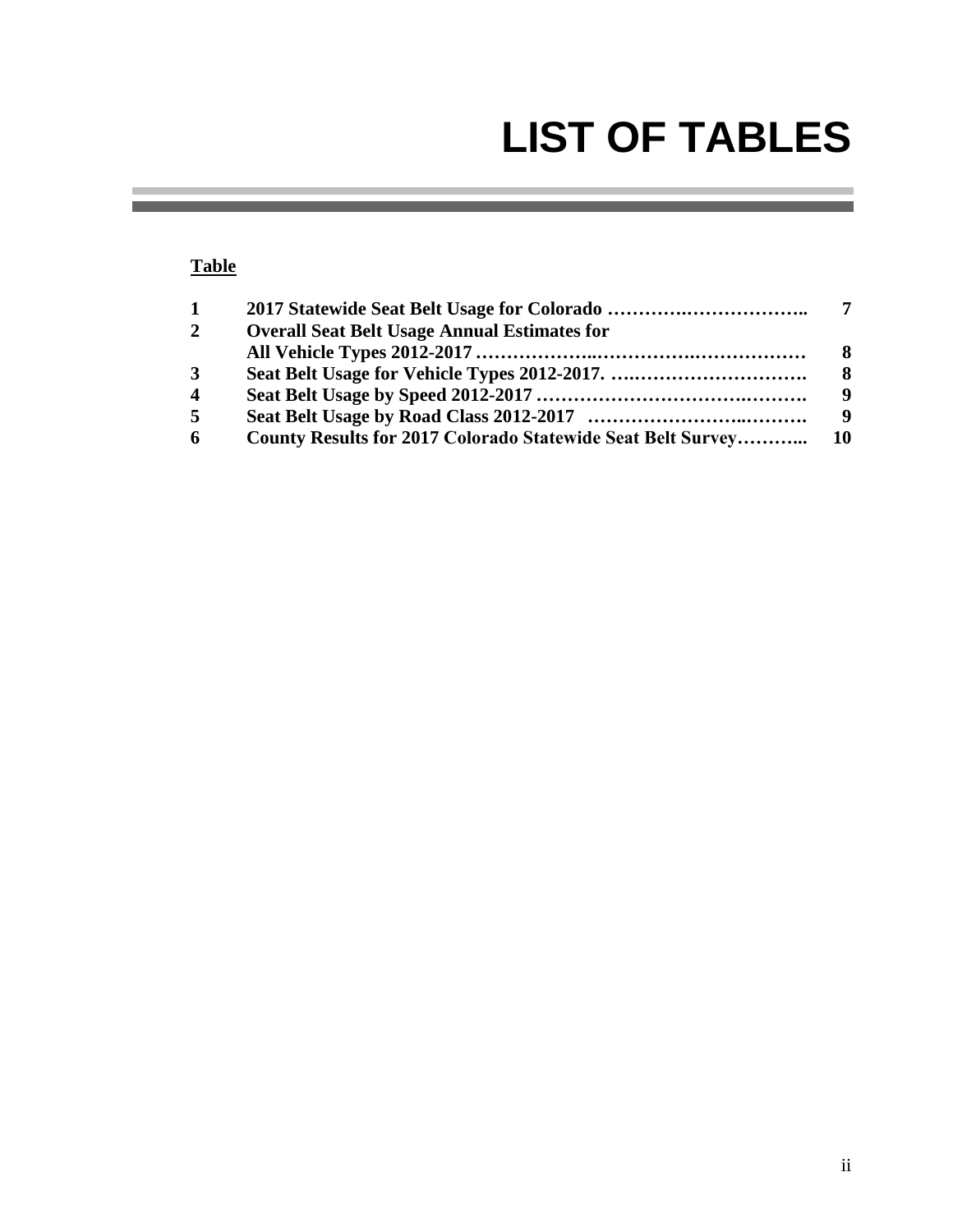# **LIST OF APPENDICES**

#### **Appendix**

| $\mathbf{1}$            | <b>Colorado Average Motor Vehicle Crash-Related Fatalities by County</b> |  |
|-------------------------|--------------------------------------------------------------------------|--|
|                         |                                                                          |  |
| $\overline{2}$          |                                                                          |  |
| $\mathbf{3}$            | Roadway Functional Strata by County, Road Segments Population (N),       |  |
|                         |                                                                          |  |
| $\overline{\mathbf{4}}$ | Weights for the Colorado State Seat Belt Usage Observational Survey 19   |  |
| 5                       |                                                                          |  |
| 6                       |                                                                          |  |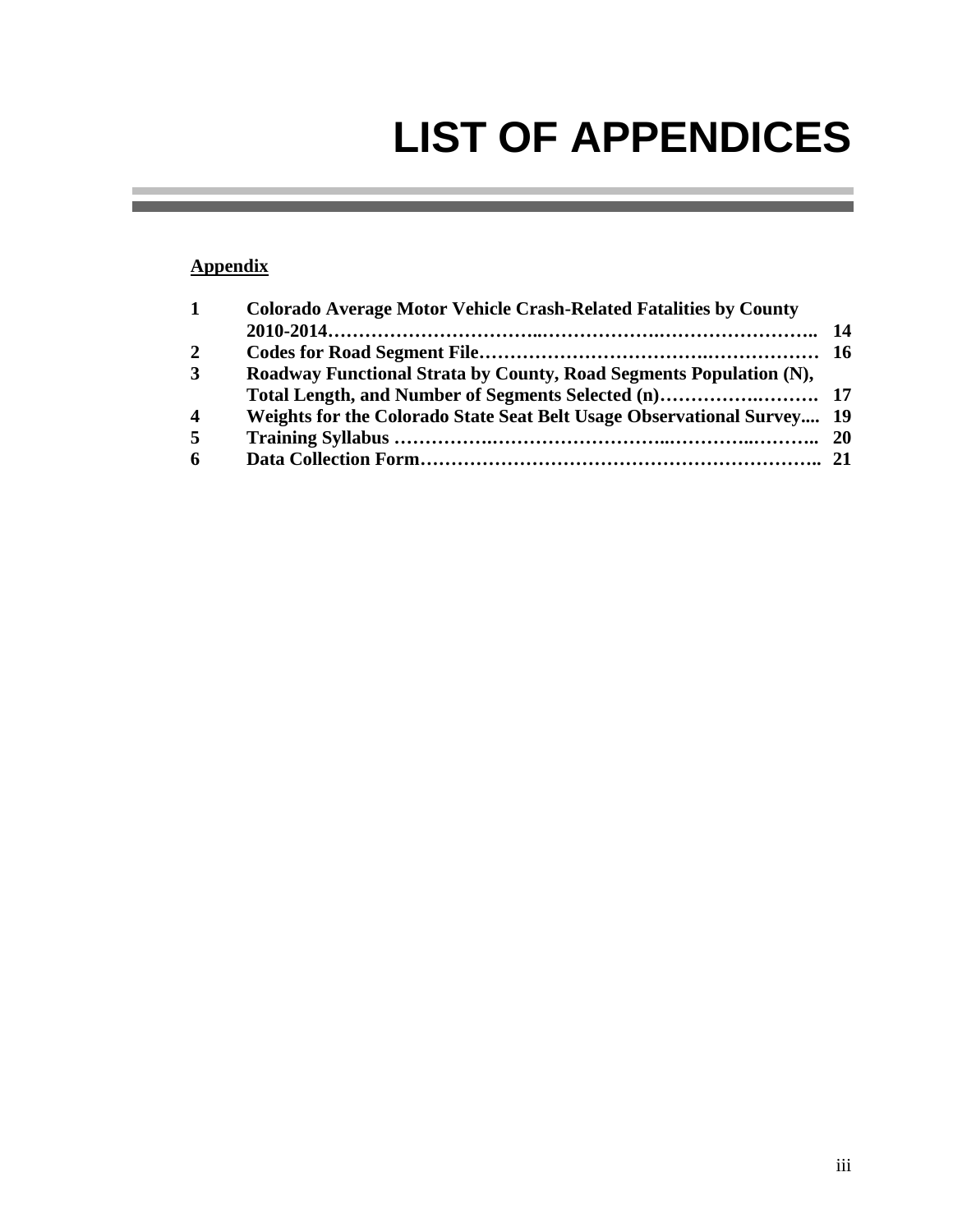## **PREFACE**

This report presents the results of a statewide seat belt usage study conducted for the Colorado Department of Transportation (CDOT), Office of Transportation Safety (OTS). The primary objective of this study was to provide an estimate of the seat belt usage rate for the State of Colorado in 2017.

This objective was accomplished by conducting a comprehensive statewide seat belt usage survey at selected observation sites throughout the State. A team of observers was trained in making direct observations of traffic to properly collect and record data during a period of two consecutive weeks (June 4 through June 17, 2017) in order to determine actual seat belt usage among Colorado drivers and outboard front seat passengers. With the data and analyses emanating from this study, CDOT, Office of Transportation Safety, will have current and accurate information upon which to base future transportation safety program decisions.

The Institute of Transportation Management (ITM) is pleased to have had the opportunity to work with the Office of Transportation Safety in the conduct of the 2017 Colorado Statewide Seat Belt Survey. The design of this study takes into consideration the population movements and trends within the State of Colorado and thus provides a realistic projection of actual seat belt usage. With the submission of this report, the project objectives have been completed within the time parameters and budget agreed to by CDOT and ITM. The data and the analyses that are submitted to CDOT/OTS are, to the best of my knowledge, accurate and complete.

G. James Francis Principal Investigator Institute of Transportation Management Colorado State University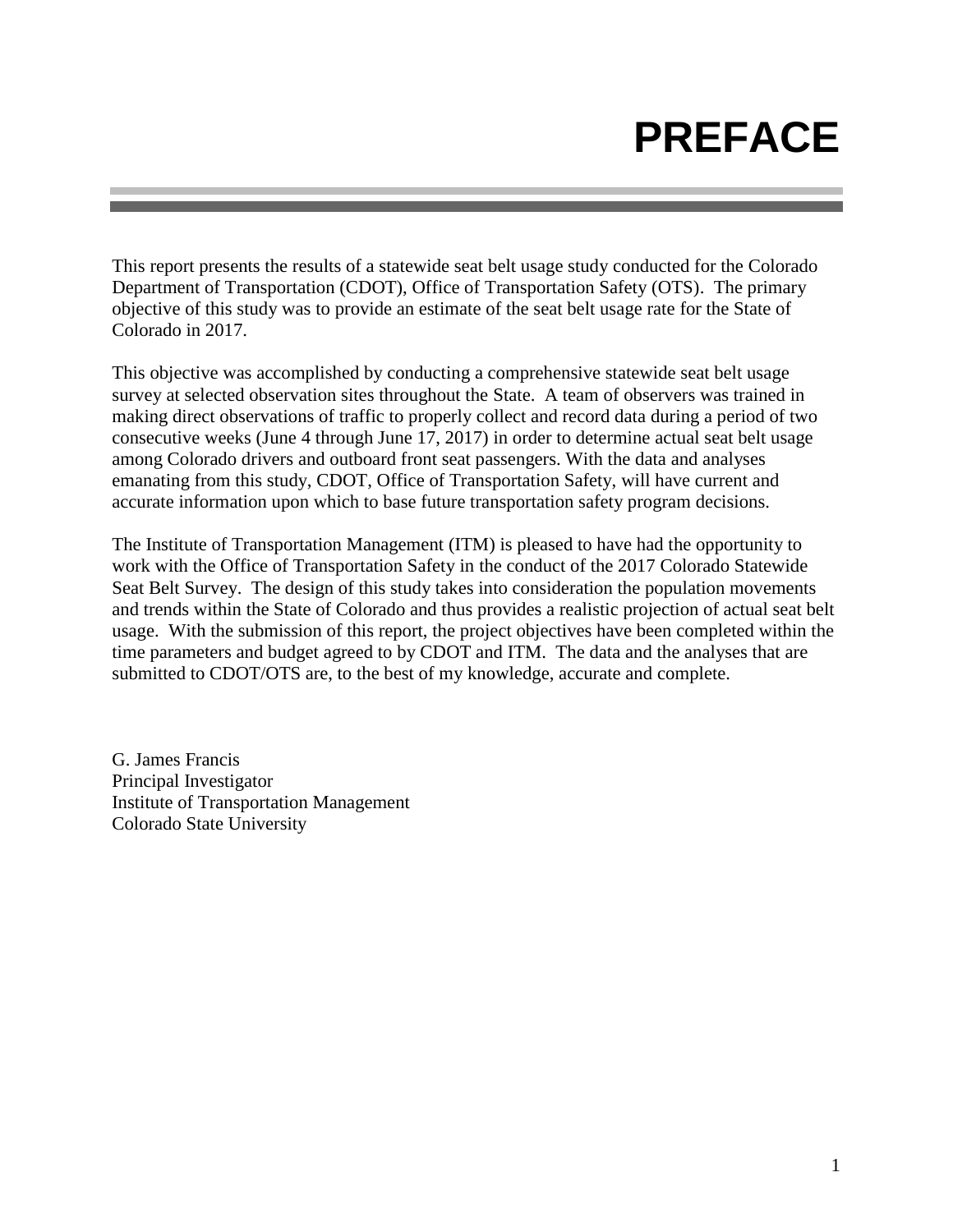# **EXECUTIVE SUMMARY**

The Institute of Transportation Management (ITM) at Colorado State University conducted a comprehensive seat belt usage study in the State of Colorado from June 4 through June 17, 2017. Trained staff observed vehicles at 770 sites in 31 counties. A total of 137,497 vehicles were observed, including cars, vans, sport utility vehicles (SUVs), pickup trucks, and select commercial vehicles (10,000 pounds and under). Drivers and front seat outboard passengers of the eligible vehicles were observed for seat belt usage at predetermined observation sites throughout the State.

Dr. G.J. Francis served as Principal Investigator and Burt Deines as Project Coordinator. Todd Tuell of Atelior, LLC was the lead statistician in the analysis of the data.

Field observers and supervisors were trained by the ITM team in observation and recording methods in order to properly conduct the field survey and collect data. The need for consistency and accuracy in the process of data collection was emphasized in the training and pre-survey phase of the study. Each observer was supplied with data collection sheets, maps, and site locations, as well as safety vests and hard hats.

As in previous seat belt usage surveys conducted by the Institute of Transportation Management, retired Colorado State Highway Patrol Officers were used as observers whenever possible. Because of their familiarity with interstate and state highways, as well as local and county roads and safety procedures, many potential location and safety problems were minimized. The retired patrol officers have proven to be very conscientious and reliable and have helped strengthen the validity of the results. This staffing arrangement worked very well and the continued use of the patrol officers is planned for future studies. By using independent contractors, the Institute has taken measures to ensure the integrity of the survey and analyses while involving people in the study who have the most relevant skills.

The data collected through the observations were recorded, summarized, and entered into appropriate categories for analyses. Analyses of the data yielded the following seat belt usage results among the various vehicle types: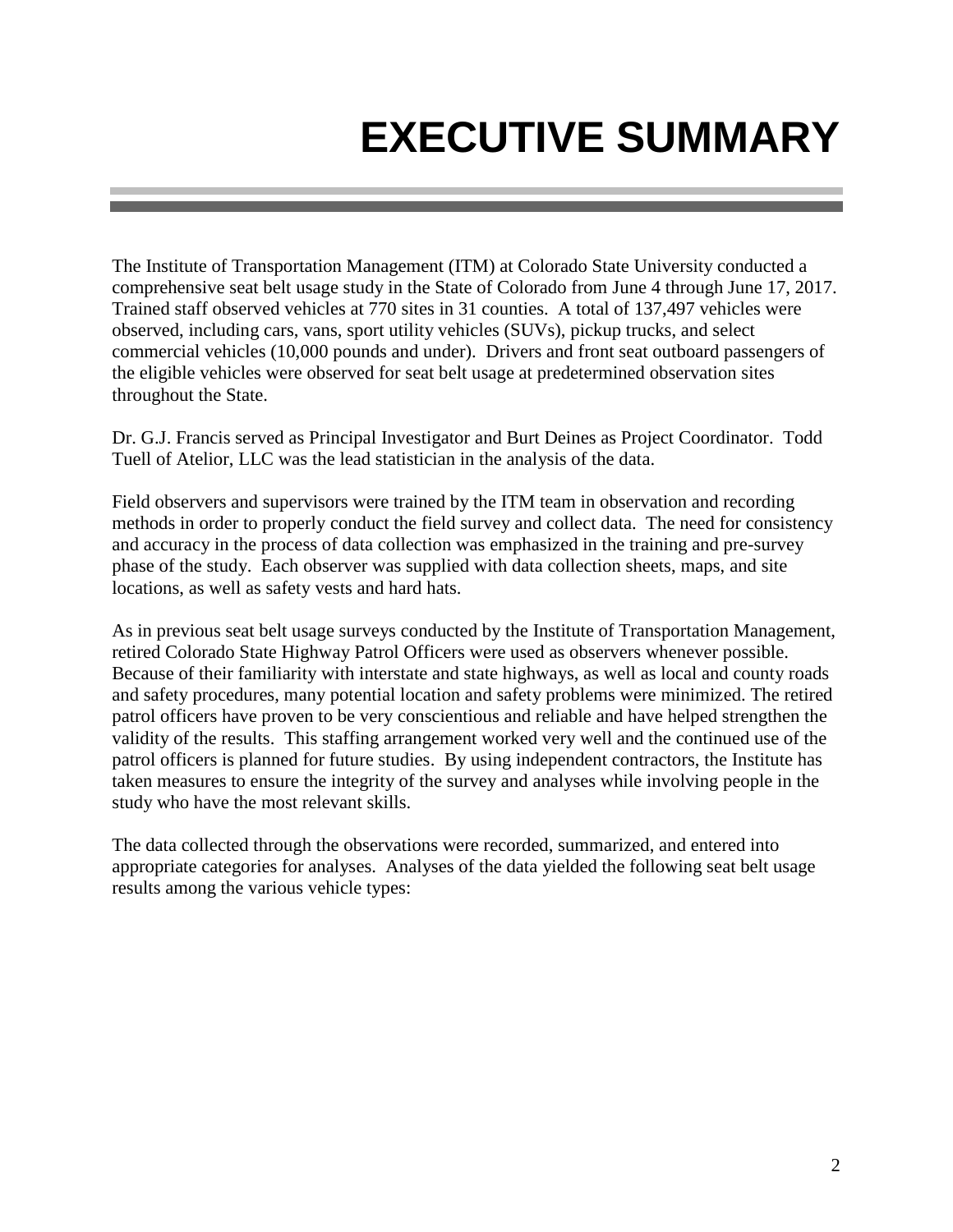|                   | Usage | Standard |
|-------------------|-------|----------|
|                   |       | Error    |
| Cars              | 83.7% | 0.7%     |
| Vans              | 87.2% | 0.9%     |
| <b>SUVs</b>       | 88.5% | 0.6%     |
| Trucks            | 76.5% | 0.8%     |
| Commercial        | 70.8% | 1.7%     |
| All Vehicle Types | 83.8% | 0.5%     |
|                   |       |          |

County usage rates, speed of vehicles, and road classification data will be presented under the "Results" section of this report. A conclusion section will provide an overall summary of the study followed by Appendices which contain examples of the forms and processes used during the survey stage of the study.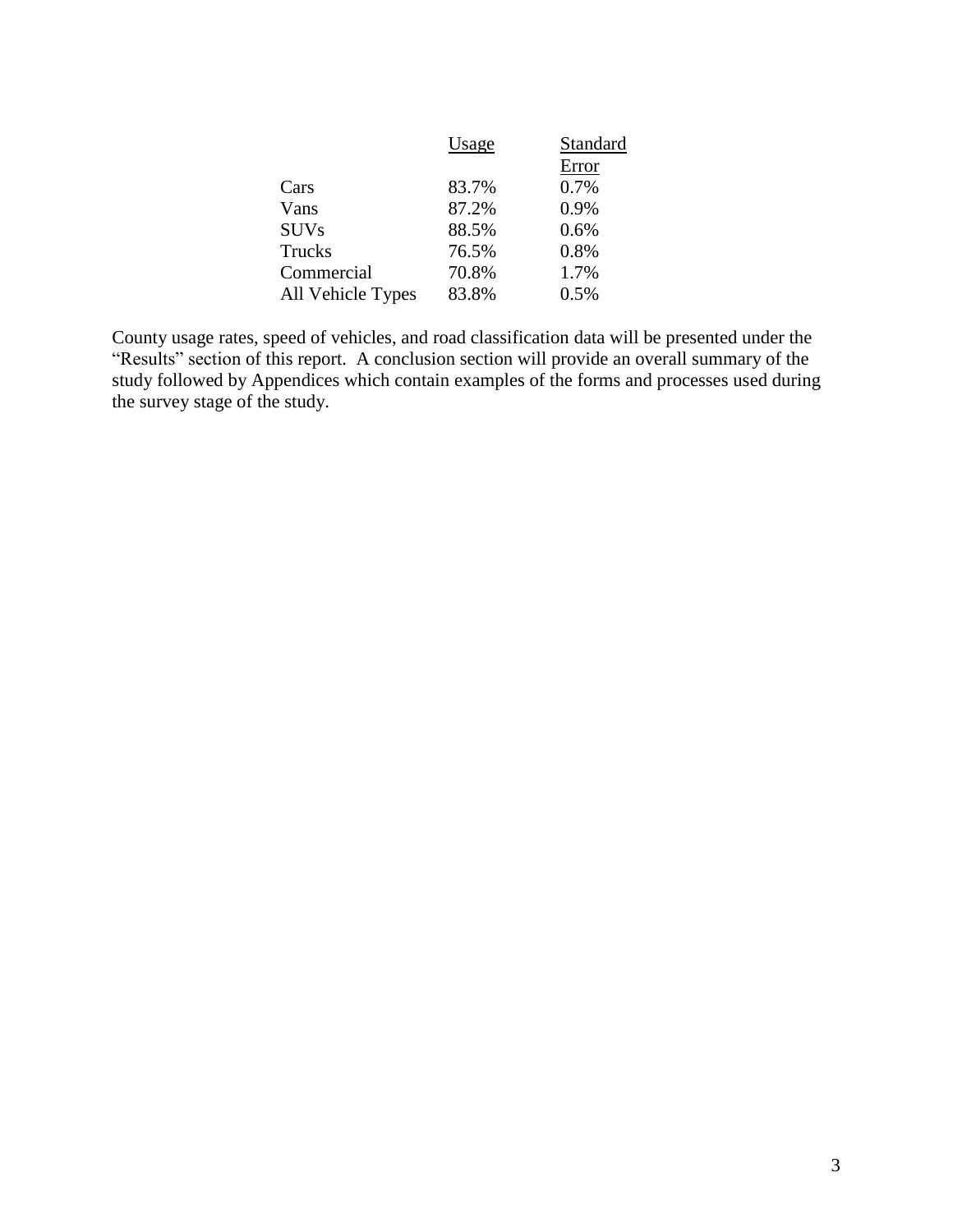### **SURVEY DESIGN AND METHODOLOGY**

The 2017 Colorado Statewide Seat Belt Usage Survey has been designed to meet all of the requirements established by the Uniform Criteria for State Observational Surveys of Seat Belt Use issued by the National Highway Traffic Safety Administration (NHTSA) Final Rule, Federal Register, Vol. 76, No. 63, April 1, 2011.

As required by the "Final Rule," the counties that account for 85% of the crash-related fatalities in the State are to be included in the survey sample. As shown in Appendix 1, 31 of the 64 counties accounted for 85% of the fatalities for the period of 2010-2014. These counties thus comprise the sample frame and were used as strata for sampling road segments.

Road segments were selected systematically with probability proportional to size (PPS) from all segments in the stratified counties. The road segments were serpentine sorted by latitude and longitude within counties, which makes the sampling spatially more uniform within counties. The research design therefore involves a stratified system PPS sample of data collection sites.

Roads within the counties were grouped according to the primary, secondary, and local classifications. Classifications are determined by the length of the road and the volume of traffic. All road segments in the sample counties were identified, and a sample of these segments was selected for observation. Definitions for road segments are provided in Appendix 2, and the selected road segments within each county are listed in Appendix 3. Appendix 4 illustrates the weights of the segments within each county that were used in the calculation of the estimate of the statewide seat belt usage

#### **Sample Size**

A total of 770 sites (road segments) of primary, secondary, and local roads was determined to be a representative sample. Sample size determination was, in large measure, governed by time constraints and the precision requirement of the study since NHTSA requires the standard error to be <2.5%. A decision as to how many roadways to select and assign for observation during the observation period required a balance between issues of statistical reliability and observer productivity. There was a practical need to select an optimal number of road segments for study so that observers would not spend inordinate amounts of time traveling from site to site. With all of those issues given consideration as well as the NHTSA requirements and needs of the contracting organizations, a total sample of 770 observational time periods and sites were selected.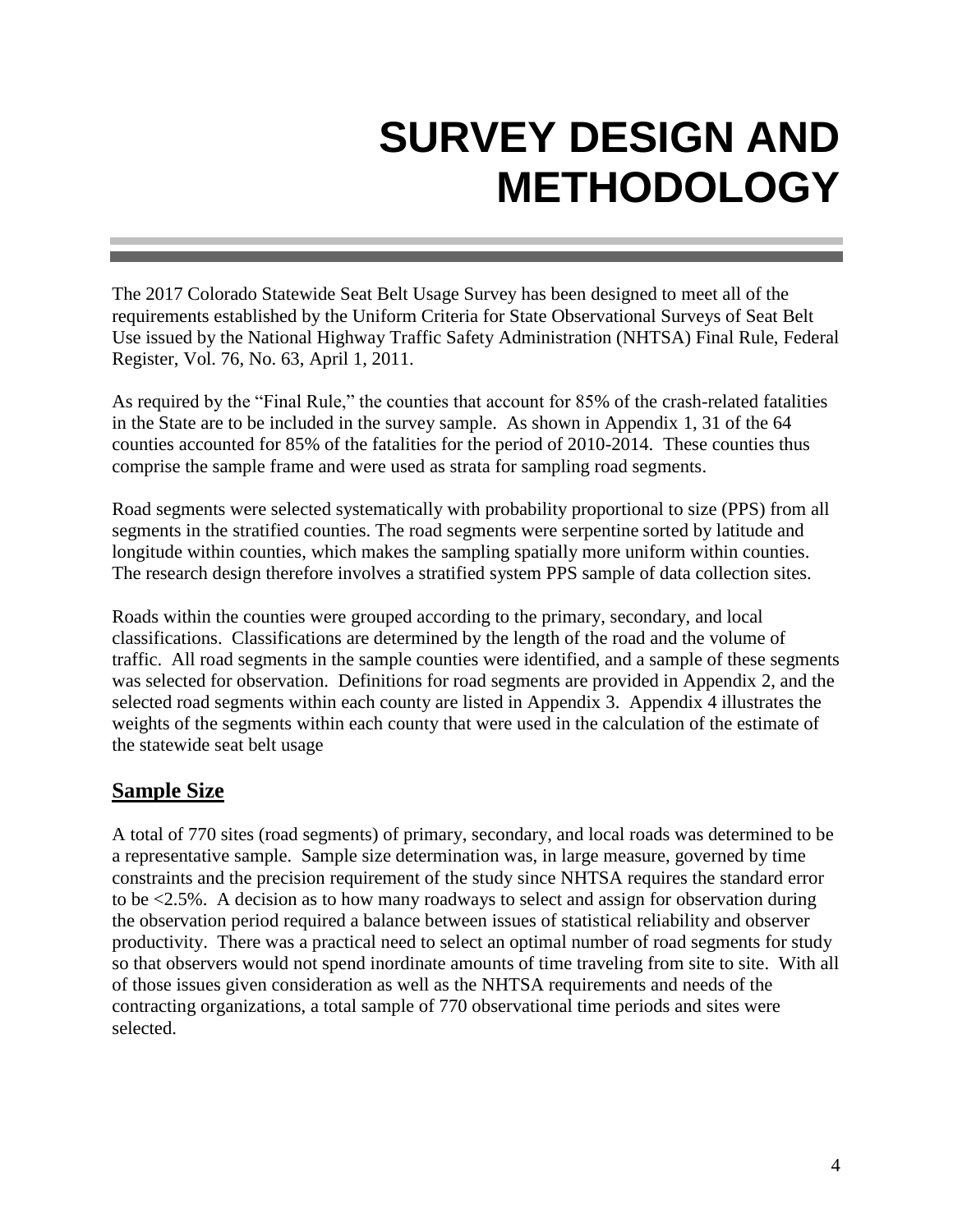#### **Data Collection and Analysis**

Observers and quality control monitors were trained in the appropriate procedures for observing seat belt usage and recording data. Scheduling, site locations, and internal operational protocol were included in the training syllabus which also gives an overview of the topics covered during the session (Appendix 5).

For the purposes of this survey, an observational site was defined as a specific road intersection or interstate ramp where observations take place. Observations were conducted at each site for 40 minutes of each hour between the hours of 7:00 a.m. and 6:00 p.m. during a period of two consecutive weeks (June 4 through June 17, 2017). Twenty minutes were allowed for recording data and moving to the next observation site. Start times and days were staggered in order to have a representative sample from both peak and non-peak traffic. When possible, traffic was observed, for safety reasons, from inside the sample road segment at or near the point where the traffic was leaving the segment.

Drivers and front seat outboard passengers were observed in cars, vans, pickup trucks, SUVs, and select commercial vehicles (10,000 pounds and under). Observers generally chose one lane of traffic traveling in one direction to observe seat belt usage. The data were recorded as "yes," "no," or "non-observable" for the driver and front seat outboard passenger.

The data were transferred from the field summary sheets to forms placing the data in specific categories for analysis. To maintain continuity with results from prior years, the SAS code from past studies was translated into ratio estimates computed by the R Survey package. The overall usage estimate (percentage) and usage estimates by vehicle type were calculated using the svyratio function. For the usage estimates by the various domains (vehicle speed, road class, and county) the svyby function was used. Both the svyratio and svyby functions take into account the design used in selecting the sample. The cv and coef functions were used to calculate the coefficients of variation and 95% confidence interval limits for the estimates.

By applying the processes described above, seat belt usage rates in Colorado were estimated, along with a determination of the standard errors and coefficients of variation. The survey sample size was large enough to allow estimates of usage rates for various domains of counties, vehicle types, speed, and road class.

In summary, the research design included the following elements that were critical to this study:

- 1. Samples were probability-based from the population of road segments within each county, yielding unbiased estimates of seat belt usage for the State's driver and outboard front seat passenger population for vehicles falling within the parameters of this study.
- 2. The sample data were collected through direct observation of seat belt usage at the predetermined sites by qualified and trained observers. Observation times were assigned and rescheduled if weather interfered or other conditions existed which made observations at a particular site unsafe or unproductive.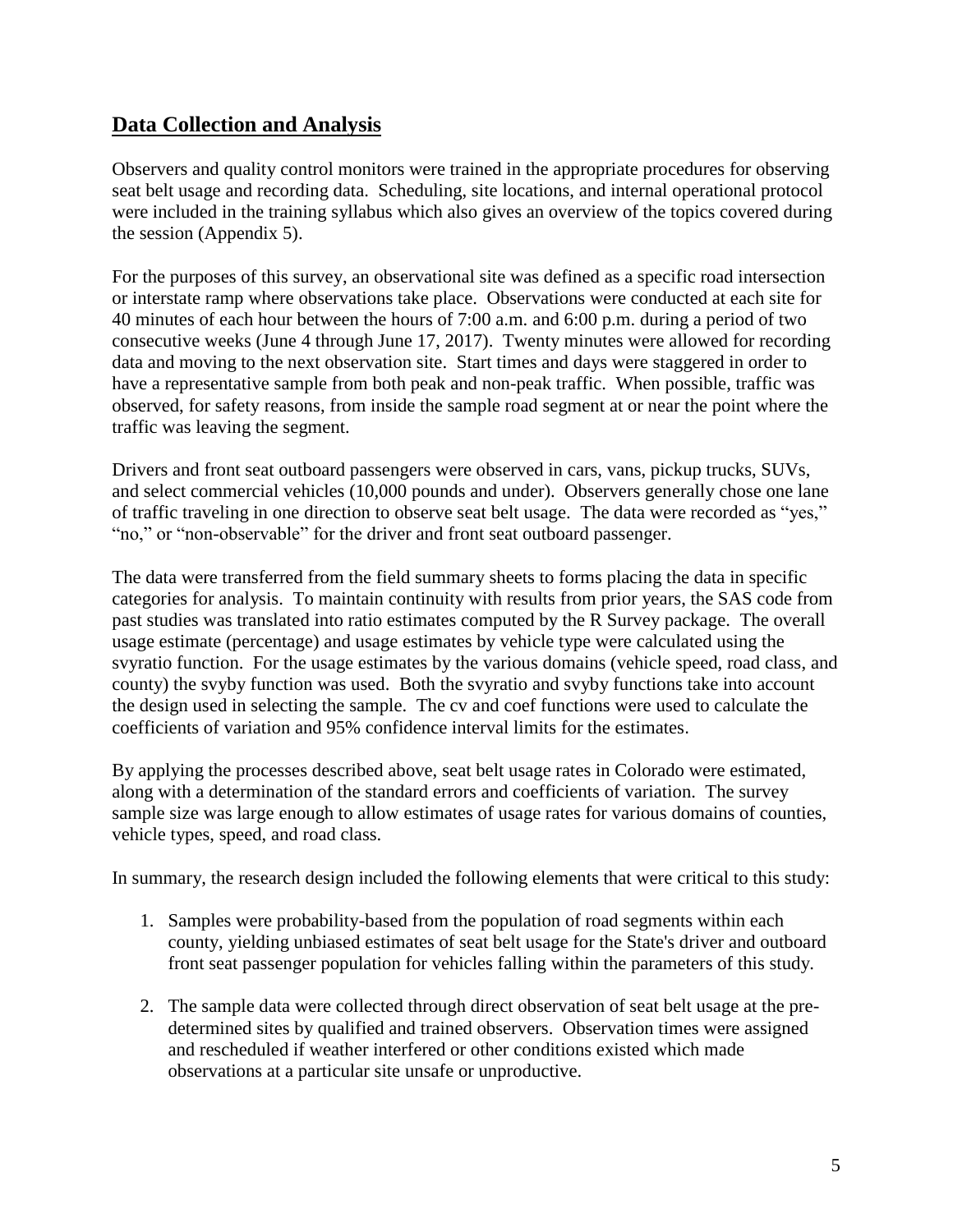- 3. The population of interest was the driver and outboard front seat passenger of cars, vans, SUVs, light trucks, and select commercial vehicles (10,000 pounds and under).
- 4. Observations were conducted in daylight hours from June 4 through June 17, 2017 between the hours of 7:00 AM and 6:00 PM.
- 5. Observation start times were staggered in order to obtain a representative sample from rush hour (peak traffic) and non-rush hour (non-peak traffic) time frames.
- 6. Observational data were recorded on counting sheets and summarized (See Appendix 6). The data were then transcribed to create a digital record and entered onto field summary forms, which served as input into the R survey package for data reduction.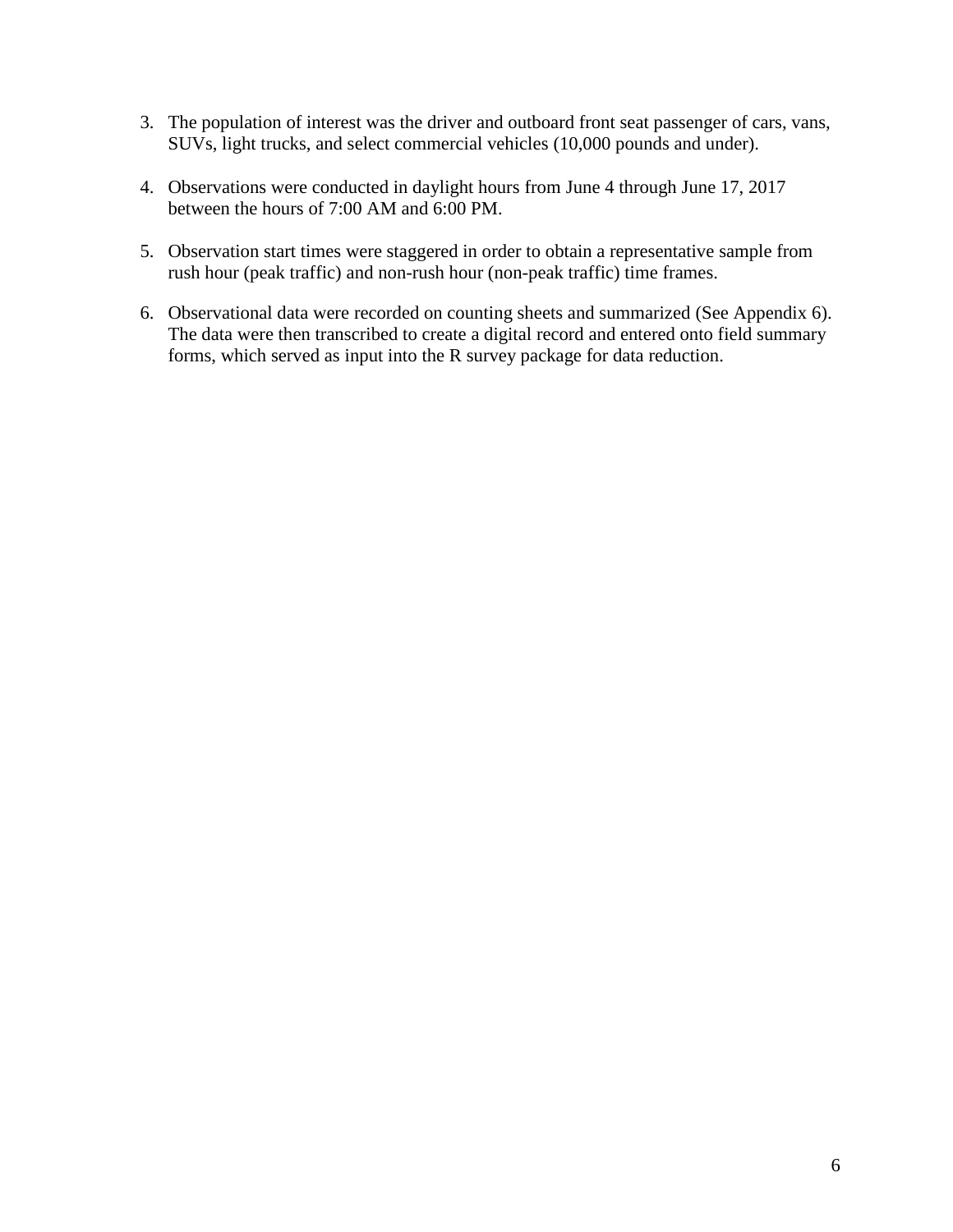## **RESULTS**

#### **Statewide Survey Results**

The 2017 Colorado Statewide Seat Belt Usage Survey was designed to meet all the requirements established by the Uniform Criteria for State Observational Surveys of Seat Belt Use issued by the National Highway Traffic Safety Administration (NHTSA) Final Rule, Federal Register, Vol. 76, No. 63, April 1, 2011.

The statewide survey collected data at 770 sites as a multistage, stratified, random sample. As shown in Table 1, the 2017 statewide seat belt usage for Colorado (cars, vans, SUVs, pickup trucks, and select commercial vehicles 10,000 pounds and under) over the sampling period was 83.8%. A 95% confidence interval constructed with regard to the overall seat belt usage rate is from 82.7% to 84.9%.

|                          | <b>Seat Belt</b> | <b>Standard</b> | Lower | <b>Upper</b> |
|--------------------------|------------------|-----------------|-------|--------------|
|                          | <b>Usage</b>     | Error           | 95%   | 95%          |
|                          | <b>Estimate</b>  |                 | Conf  | Conf         |
|                          | (%)              |                 | Int   | Int          |
| <b>Cars</b>              | 83.7%            | 0.7%            | 82.4% | 85.0%        |
| <b>Vans</b>              | 87.2%            | 0.9%            | 85.4% | 89.0%        |
| <b>SUVs</b>              | 88.5%            | 0.6%            | 87.3% | 89.6%        |
| <b>Trucks</b>            | 76.5%            | 0.8%            | 74.9% | 78.0%        |
| <b>Commercial</b>        | 70.8%            | 1.7%            | 67.4% | 74.2%        |
| <b>All Vehicle Types</b> | 83.8%            | 0.5%            | 82.7% | 84.9%        |

#### **Table 1: 2017 Statewide Seat Belt Usage for Colorado**

Table 2 shows the overall seat belt usage rate for the past six years. The table also illustrates the relative levels of consistency of usage rates from year to year. These small fluctuations in usage rates are, at least in part, due to the vagaries of vehicle occupant behaviors in a secondary law state. It should be noted that in secondary law states, such as Colorado, a high seat belt usage rate requires considerable investment in media, and educational efforts must be significant in order to maintain current levels and to make even small gains.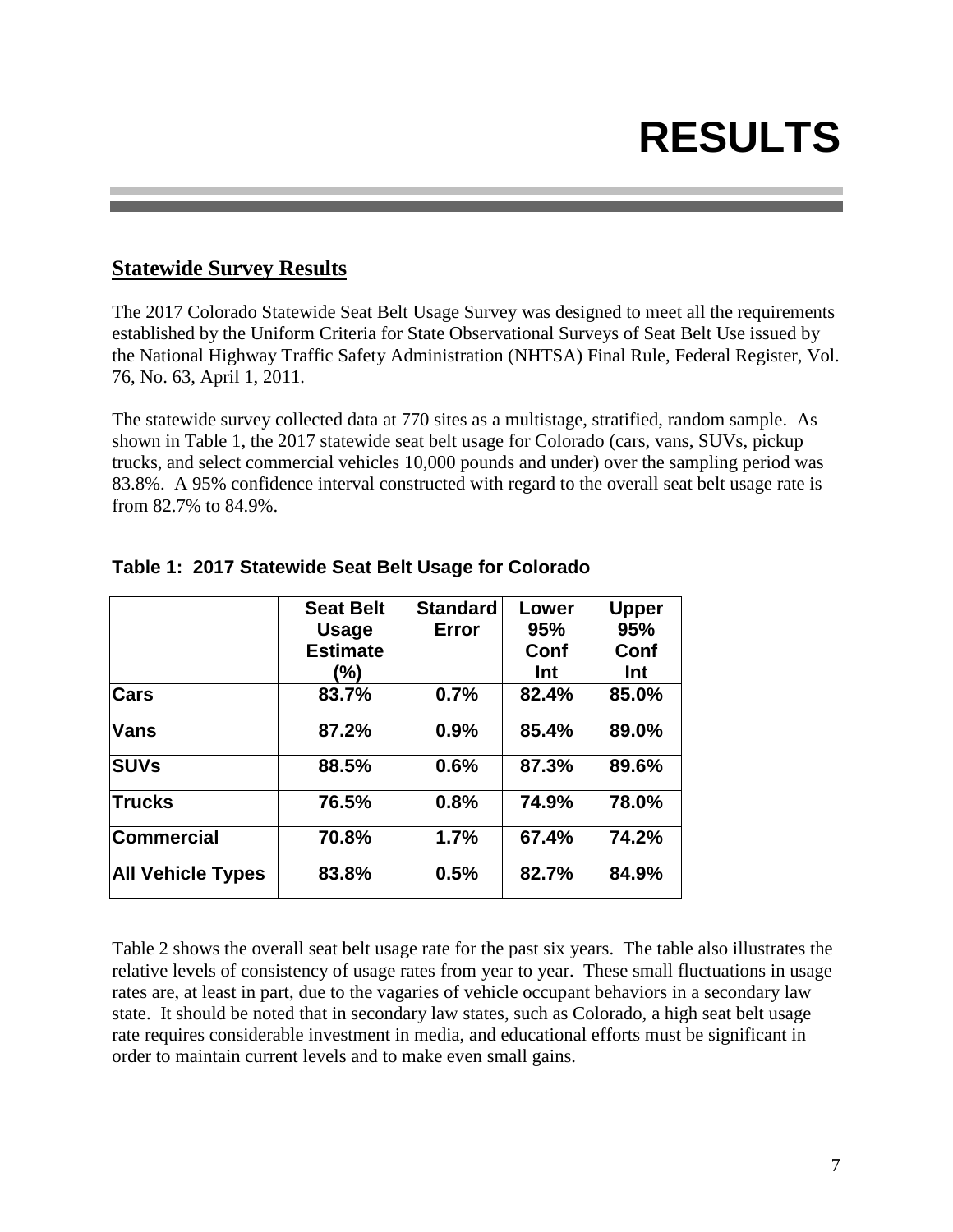#### **Table 2: Overall Seat Belt Usage Annual Estimates for All Vehicle Types 2012-2017**

**(**Cars, Vans, SUVs, Trucks, and Commercial Vehicles) \*Note: Commercial vehicles 10,000 pounds and under were observed for the first time in 2012.

|                          | 2017  | 2016  | 2015  | 2014  | 2013  | 2012* |
|--------------------------|-------|-------|-------|-------|-------|-------|
| <b>Total</b>             | 83.8% | 84.0% | 85.2% | 82.4% | 82.1% | 80.7% |
| <b>Standard</b><br>Error | 0.5%  | 0.6%  | 0.5%  | 0.7%  | 0.7%  | 0.6%  |

Table 3 provides a six-year comparison of seat belt usage among the various vehicle types. Trucks and commercial vehicles had a small improvement in 2017. All other vehicle types had lower usage rates this year. Vans had the greatest decline with a 2.3% drop after having the highest usage rate last year. Vans and SUVs remain the highest in usage rates with 87.2% and 88.5%, respectively. Although trucks and commercial vehicles are still the lowest, it is interesting that they are the only categories that showed improvement this year.

#### **Table 3: Seat Belt Usage for Vehicle Types 2012-2017**

**(**Cars, Vans, SUVs, Trucks, and Commercial Vehicles) \*Note: Commercial vehicles 10,000 pounds and under were observed for the first time in 2012.

|               | 2017  | 2016  | 2015  | 2014  | 2013  | 2012  |
|---------------|-------|-------|-------|-------|-------|-------|
| Cars          | 83.7% | 83.9% | 85.2% | 83.1% | 82.6% | 82.3% |
| <b>Vans</b>   | 87.2% | 89.5% | 89.2% | 87.3% | 86.9% | 85.2% |
| <b>SUVs</b>   | 88.5% | 89.2% | 89.9% | 87.1% | 86.7% | 84.6% |
| <b>Trucks</b> | 76.5% | 76.1% | 77.6% | 72.4% | 73.0% | 71.7% |
| Commercial*   | 70.8% | 68.2% | 73.9% | 67.5% | 65.5% | 65.1% |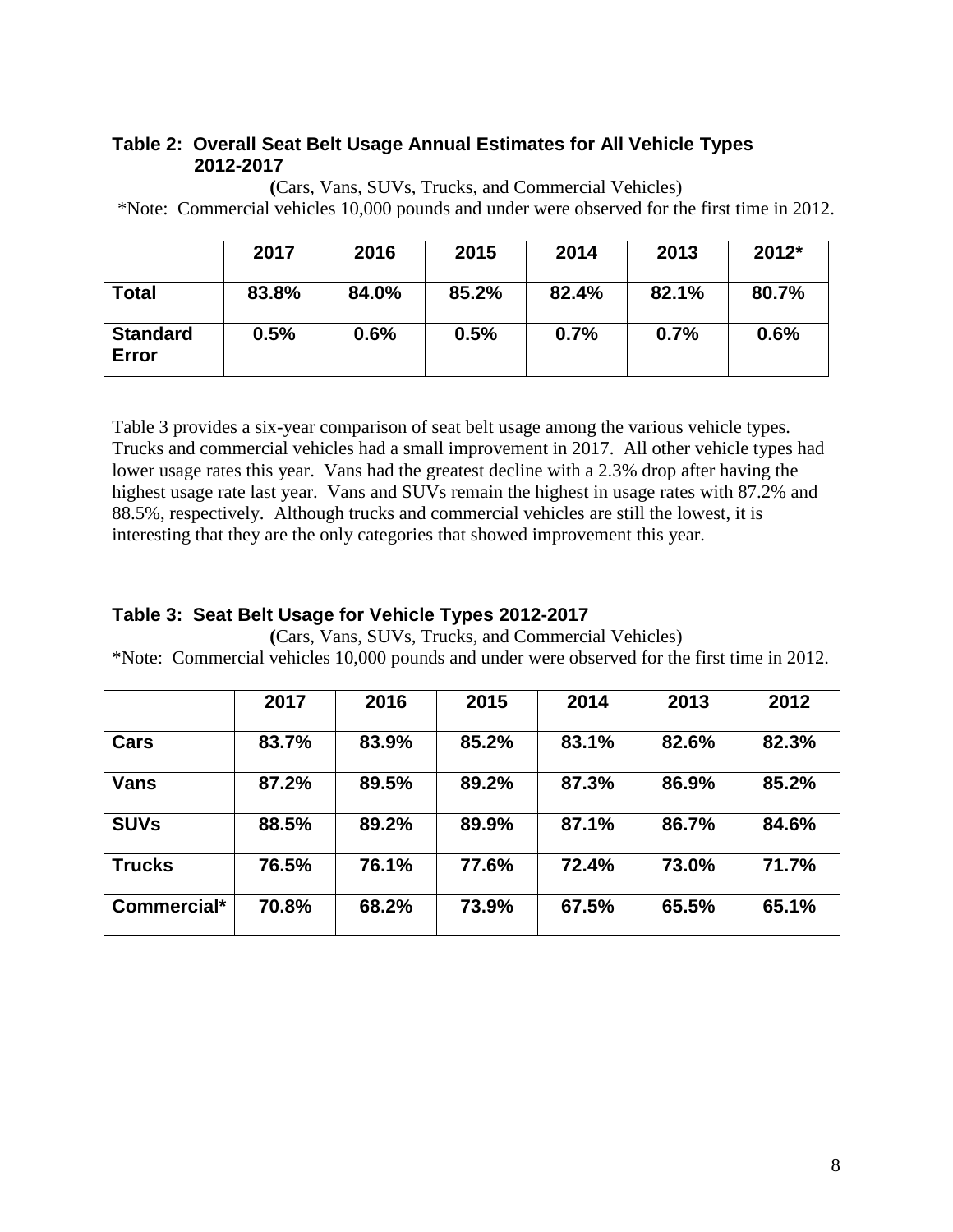As in past studies, the results for 2017 demonstrate a strong correlation between speed and seat belt usage. The higher the speed, the more likely people are to use their seat belts.

|            | 2017  | 2016  | 2015  | 2014  | 2013  | 2012  |
|------------|-------|-------|-------|-------|-------|-------|
| $0-30$ mph | 82.5% | 80.8% | 81.4% | 77.5% | 77.5% | 76.4% |
| 31-50 mph  | 83.3% | 84.4% | 85.4% | 82.8% | 83.3% | 80.7% |
| $50+mph$   | 86.6% | 88.2% | 89.1% | 88.0% | 88.0% | 85.5% |

|  |  | Table 4: Seat Belt Usage by Vehicle Speed 2012-2017 |
|--|--|-----------------------------------------------------|
|  |  |                                                     |

Seat belt usage by road class is displayed in Table 5. The differing usage rates for the road classes are in part explained by the speed of the traffic on the roads. For example, the "local" classification has more traffic that is "neighborhood trip" oriented with much slower speeds. The shorter the trip, the less likely people are to wear seat belts.

|                  | 2017 | 2016 | 2015  | 2014  | 2013  | 2012  |
|------------------|------|------|-------|-------|-------|-------|
| <b>Primary</b>   | 90.4 | 89.4 | 90.2% | 89.1% | 89.6% | 87.0% |
| <b>Secondary</b> | 85.7 | 84.6 | 86.1% | 83.7% | 83.1% | 82.0% |
| Local            | 82.8 | 83.2 | 84.4% | 81.2% | 80.8% | 78.8% |

Table 6 displays individual county results for 2017. The county data also illustrate the differences in seat belt usage between some of the urban and rural areas of the State. While the more urban counties in the Front Range, such as Larimer, generally have higher usage rates, these counties also tend to have a more balanced number of vehicle types (cars, SUVs, vans, pickup trucks, and select commercial vehicles 10,000 pounds and under). The more rural counties on the Western Slope and Eastern Plains, such as Mesa and Cheyenne, have a higher proportion of pickup trucks, which influences the usage rate in a downward manner. However, in those rural counties that have observation sites along one of the interstate highways, like Garfield and Summit, the usage rate is much higher.

Of the 31 counties included in the study this year, there were 15 counties with usage rates at or above the statewide average of 83.8% and 16 below. Of these 16 counties below 83.8%, there were seven between 80.2% and 83.6%. Two rural counties had the lowest usage rates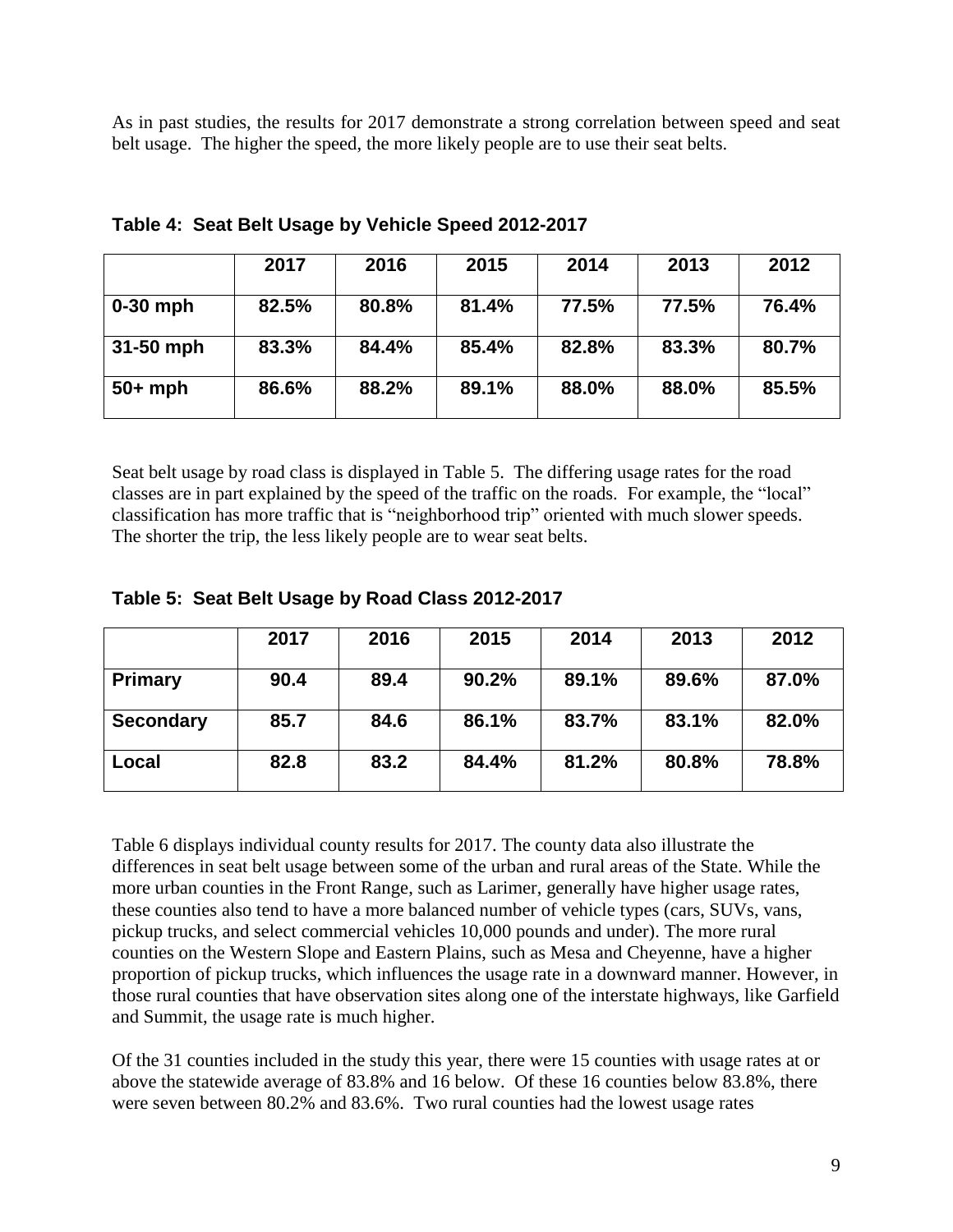(Montezuma at 74.4% and La Plata at 74.0%). Douglas County had the highest usage at 95.5%. Other counties over 90.0% include Chaffee and Larimer at 94.0 and 91.9, respectively.

| County             | #               | <b>Seat Belt</b> | Standard         | Lower    | Upper    |
|--------------------|-----------------|------------------|------------------|----------|----------|
|                    | <b>Sites</b>    | Usage            | Error            | 95%      | 95%      |
|                    |                 | Estimate (%)     | $(\%)$           | Conf Int | Conf Int |
|                    |                 |                  |                  | (%)      | (%)      |
| Adams              | 44              | 80.3             | 1.1              | 78.1     | 82.6     |
| Alamosa            | 11              | 86.0             | $\overline{1.2}$ | 83.7     | 88.2     |
| Arapahoe           | 44              | 85.7             | $\overline{2.1}$ | 81.5     | 89.8     |
| <b>Boulder</b>     | 44              | 84.0             | 1.7              | 80.7     | 87.3     |
| Chaffee            | 11              | 94.0             | 0.7              | 92.6     | 95.4     |
| Cheyenne           | 11              | 75.2             | 6.7              | 62.0     | 88.4     |
| <b>Clear Creek</b> | 44              | 77.0             | 2.2              | 72.8     | 81.2     |
| <b>Delta</b>       | 11              | 75.7             | 1.6              | 72.6     | 78.7     |
| Denver             | 44              | 84.8             | 1.3              | 82.2     | 87.4     |
| Douglas            | 44              | 95.5             | 0.5              | 94.6     | 96.5     |
| Eagle              | 11              | 87.4             | 1.8              | 83.9     | 90.9     |
| El Paso            | 44              | 80.2             | 1.4              | 77.4     | 83.0     |
| Fremont            | 11              | 77.7             | 2.3              | 73.1     | 82.2     |
| Garfield           | 11              | 81.2             | 2.5              | 76.4     | 86.0     |
| Gunnison           | 11              | 82.5             | 3.0              | 76.6     | 88.4     |
| Jefferson          | 44              | 87.7             | 1.4              | 85.0     | 90.5     |
| <b>Kit Carson</b>  | 11              | 84.3             | 5.0              | 74.5     | 94.1     |
| La Plata           | 11              | 74.0             | 3.9              | 66.5     | 81.6     |
| Larimer            | 44              | 91.9             | 1.0              | 90.0     | 93.8     |
| Las Animas         | $\overline{11}$ | 83.1             | 2.9              | 77.3     | 88.8     |
| Lincoln            | 11              | 87.6             | 3.5              | 80.8     | 94.5     |
| Mesa               | 44              | 75.5             | 1.7              | 72.2     | 78.8     |
| Moffat             | 11              | 88.5             | 2.3              | 84.0     | 93.0     |
| Montezuma          | 11              | 74.4             | $\overline{2.0}$ | 70.6     | 78.3     |
| Montrose           | 11              | 76.0             | 3.3              | 69.5     | 82.5     |
| Morgan             | 11              | 86.4             | 3.8              | 78.9     | 93.9     |
| Otero              | 11              | 81.6             | 2.7              | 76.4     | 86.8     |
| Park               | 44              | 89.0             | 2.5              | 84.1     | 93.8     |
| Pueblo             | 44              | 79.2             | 1.5              | 76.3     | 82.2     |
| Summit             | 11              | 83.6             | 2.0              | 79.7     | 87.4     |
| Weld               | 44              | 87.7             | 1.5              | 84.8     | 90.5     |

**Table 6: County Results for 2016 Colorado Statewide Seat Belt Survey**

Estimates for Cheyenne and Kit Carson are likely not as accurate due to the magnitude of the standard error. A standard error of 5.0 and higher is generally caused by the small sample size which makes the estimate somewhat suspect..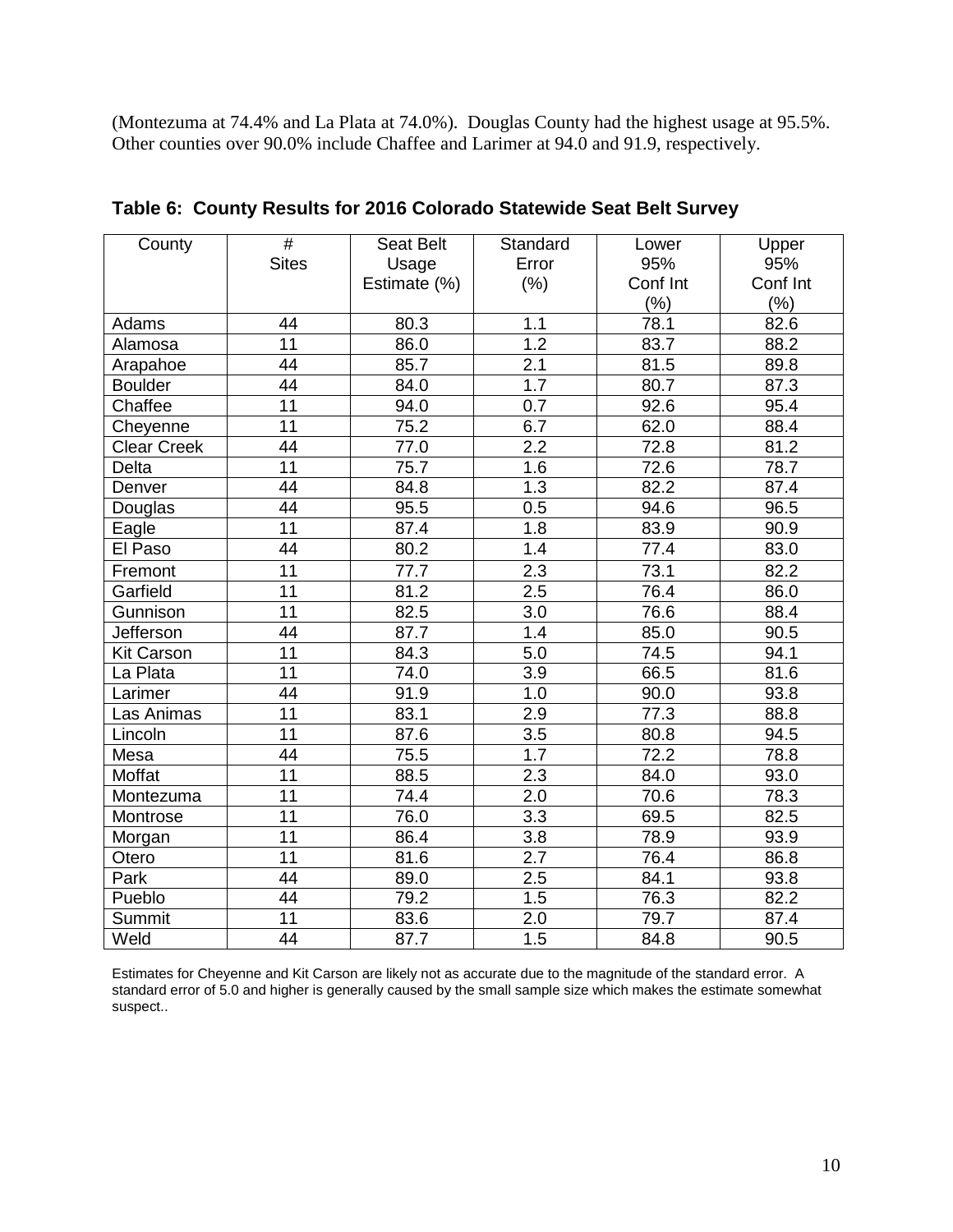Non-Observables: The non-observable rate of 2.9% for the study was well below the 10% limit established by NHTSA. Overall, there were 4,883 vehicles for which the use of seat belts could not be determined. Tinted windows, sun reflection, the height of some trucks and commercial vehicles, and color of clothing/seat belts were among the reasons for the non-observable designation. Below are the non-observable rates by vehicle types:

| Vehicle<br><b>Type</b> | <b>Non-Observable</b> | <b>Vehicles</b> |
|------------------------|-----------------------|-----------------|
|                        | 2016                  | 2017            |
| Car                    | 2.4%                  | 2.6%            |
| Van                    | 1.1%                  | 2.3%            |
| <b>SUV</b>             | 1.7%                  | 2.4%            |
| Truck                  | 3.9%                  | 4.5%            |
| Commercial             | 1.8%                  | 3.6%            |
| Overall                | 2.3%                  | 2.9%            |

| <b>Vehicle</b> | Non-              | $\frac{0}{0}$     |  |  |
|----------------|-------------------|-------------------|--|--|
| <b>Type</b>    | <b>Observable</b> | Non-              |  |  |
|                | <b>Vehicles</b>   | <b>Observable</b> |  |  |
| Car            | 1113              | 2.4               |  |  |
| Van            | 95                | 1.1               |  |  |
| <b>SUV</b>     | 801               | 1.7               |  |  |
| Truck          | 1057              | 3.9               |  |  |
| Commercial     | 165               | 1.8               |  |  |
| Overall        | 3231              | 2.3               |  |  |

Given the low non-observable rate and the exceptionally low standard error of 0.5% for the study, the overall seat belt usage rate of 83.8% appears, statistically, to be quite sound.

Successes: While it is difficult to track the impact of any one specific program or effort, the following list of possible explanations undoubtedly worked in concert to maintain the relatively high levels of seat belt usage in the State of Colorado.

- 1. The success of the educational efforts of CDOT and the Department of Public Health and Environment to inform the public of the dangers of not using seat belts.
- 2. An improvement in the general knowledge of the public of the need for the use of seat belts by vehicle operators and front seat passengers.
- 3. The "Click It or Ticket" program may have impacted drivers and front seat occupants enough to improve usage rates.
- 4. Enforcement efforts have impacted drivers and vehicle passengers and caused more awareness of the need to use seat belts.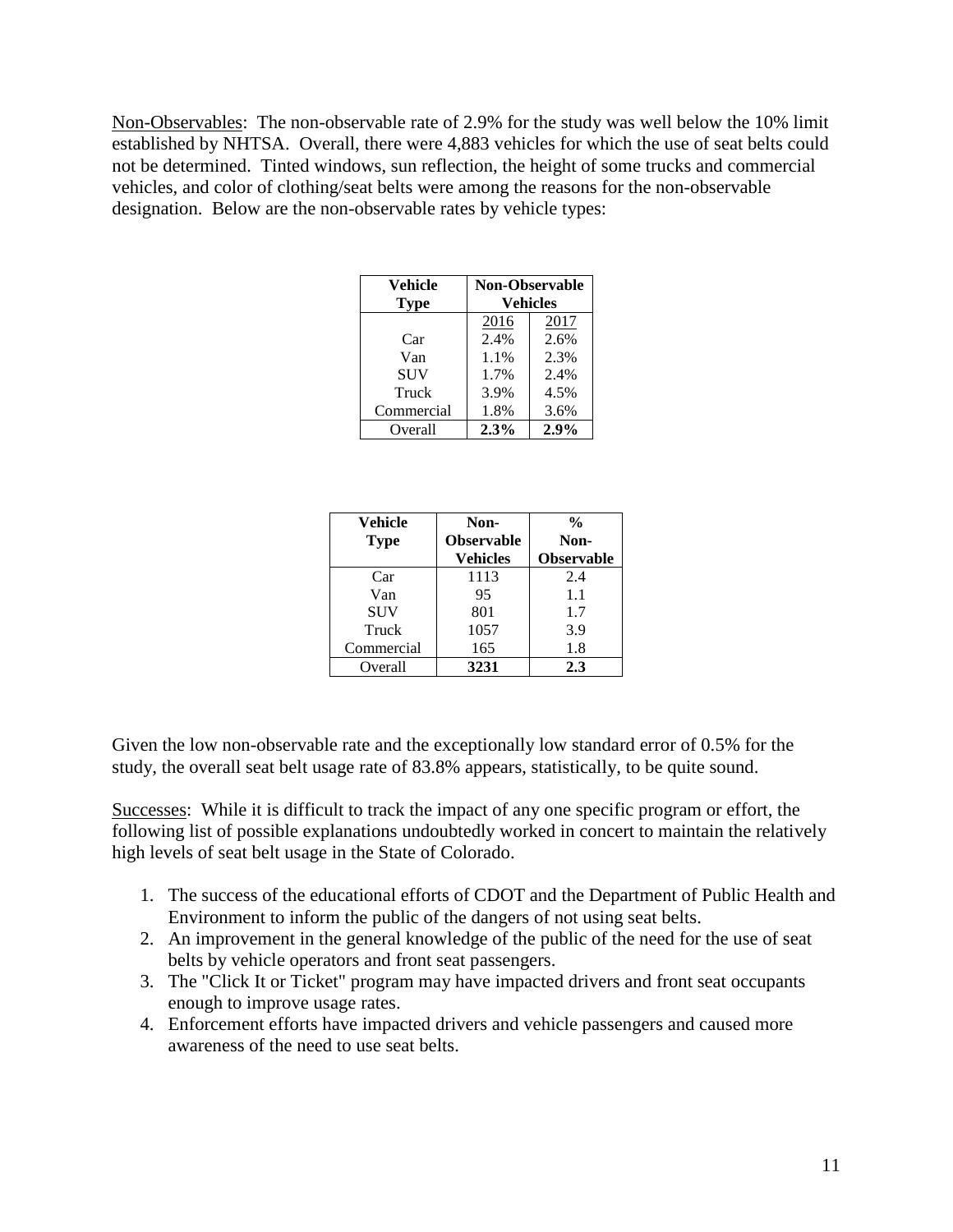Travel Variables: As was shown in Tables 4 and 5, the travel variables of road class and speed impact seat belt usage. As stated earlier, seat belt usage was higher on primary roads (90.4%) than on local roads (82.8%), and as demonstrated in this year's results as well as in previous studies, seat belts are used more at higher speeds than at lower speeds. Both the road class and vehicle speed showed statistical significance (p<0.05) in the differences in seat belt usage. Weather as a travel variable did not appear to be a factor in seat belt usage.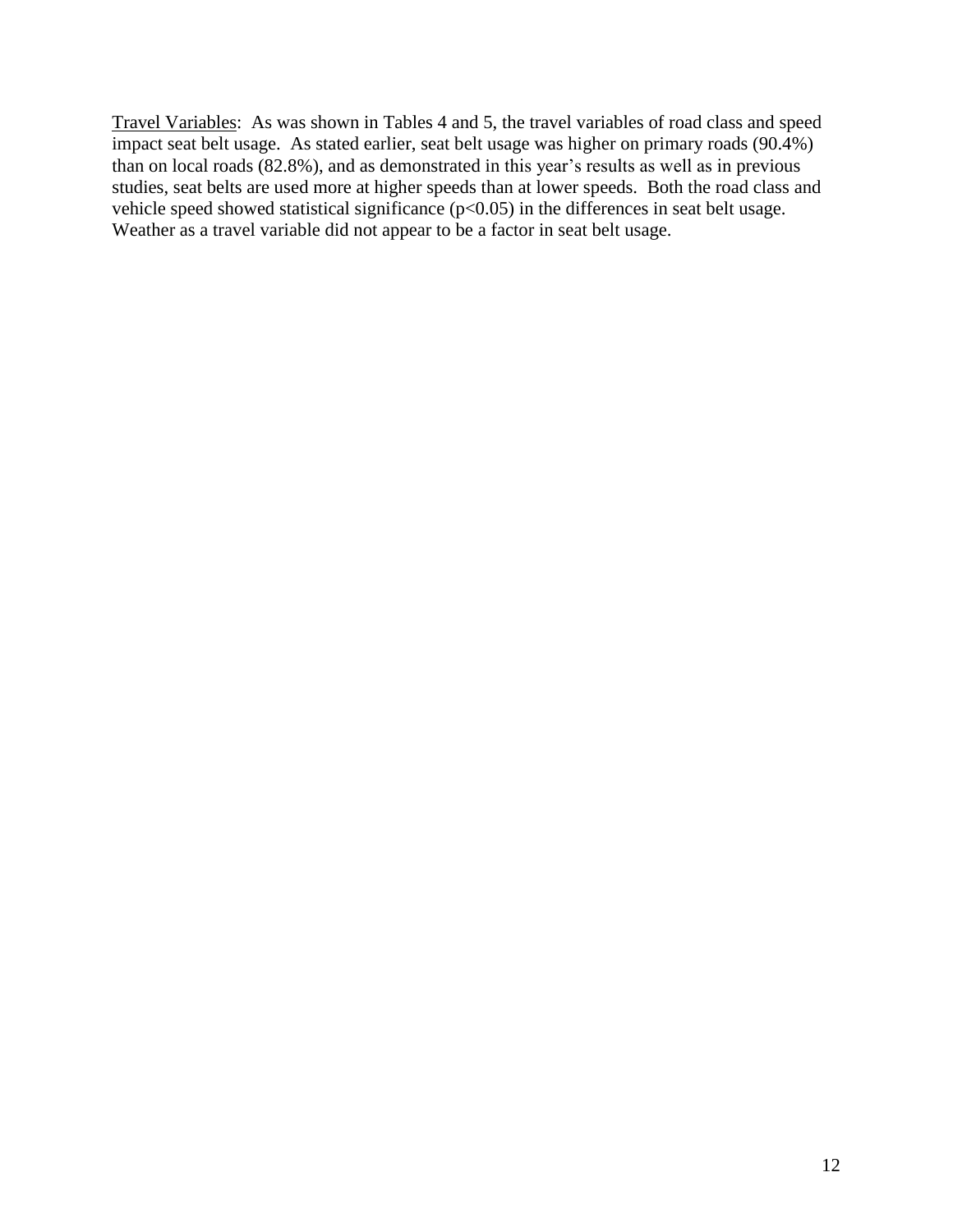## **CONCLUSIONS**

The 770 observation sites included in this study were surveyed during the two-week period from June 4 through June 17, 2017. Total observations of 137,497 vehicles yielded a statewide estimate of 83.8%. Statistically, the results for the past six years have been relatively constant with five of the six years in the 82.1-85.2% range. The usage rate of 80.7% in 2012 was the only year outside these parameters. The last five years represent a major improvement over previous five-year blocks.

To further demonstrate the improvement in rates, the overall 2001 seat belt usage in Colorado was 72.1%. Trucks were at 57.4% and SUVs were the highest at 78.3%. In 2006, the rates improved to 80.3% overall with 68.7% for trucks and 87.1% for SUVs. In 2015, trucks were at an all-time high of 77.6% and are slightly lower this year at 76.5%. Except for one "bump" upward in 2010, cars have had consistent usage rates in the 82.3 to 85.2% range. In the current year, cars were at an 83.7% usage rate (a .2 drop from last year). SUVs and vans were the highest of all vehicle types this year at 88.5% and 87.2%.

The inclusion of select commercial vehicles (10,000 pounds and under) has had a downward influence on the overall seat belt usage rate. The commercial usage rate of 70.8% is well below the 83.8% statewide average. As was the case last year, it is generally the "local" commercial vehicles whose drivers and passengers are out of compliance.

Pickup trucks had a usage rate of 76.5%. While higher than the commercial usage rate, it is still well below the other vehicle types. In agricultural areas secondary road traffic is likely to have more pickup trucks that travel at lower speeds on local roads, which generally are factors contributing to lower seat belt usage rates.

This was the sixth year wherein "non-observables" were officially recorded. By rule, if observers are not able to see whether or not a driver or front seat occupant is buckled up, it is to be recorded as "non-observable." The overall non-observable rate for the study was 2.9%. Trucks had the highest rate at 4.5%.

An overall seat belt usage rate of 83.8% is the result of a concentrated educational effort by the Occupant Safety and Protection Program of the Office of Transportation Safety. While the challenges of maintaining a high seat belt usage rate in a secondary law state will likely continue, the investment in education and enforcement are proving worthwhile. The value of the return on investment, in terms of lives saved and social and economic saving, makes the effort one of the most important endeavors for the State of Colorado. Perhaps the only way to make even more significant improvements in seat belt usage in the future would be the passage of a primary seat belt law. States that pass primary seat belt laws typically realize improvements in the range of 5 to 10% over previous usage rates while under secondary laws.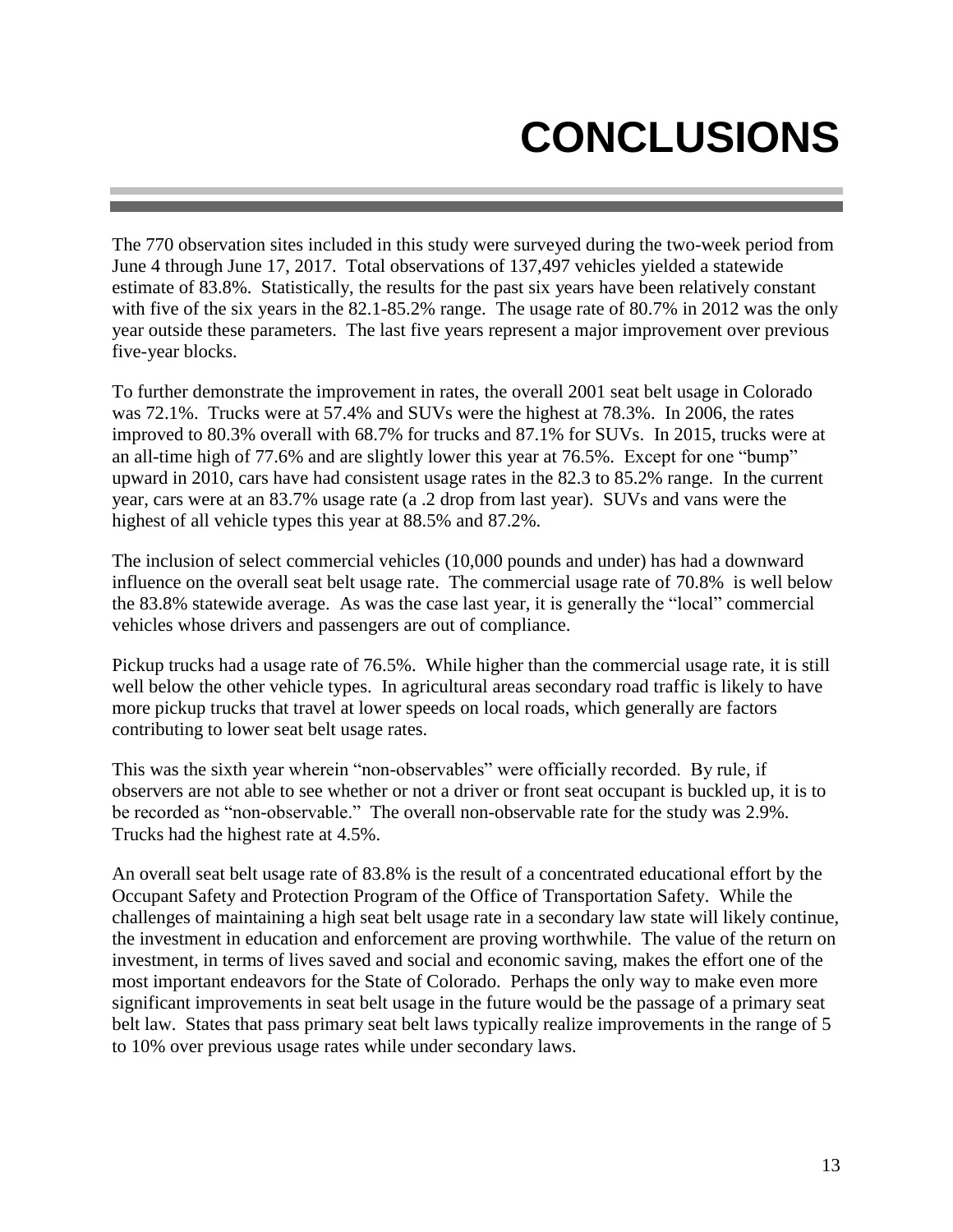### **APPENDICES**

| Colorado Average Motor Vehicle Crash-Related Fatalities by County 2010-2014 |                                                                                                                                                                       |                         |              |            |  |  |  |  |  |  |  |  |
|-----------------------------------------------------------------------------|-----------------------------------------------------------------------------------------------------------------------------------------------------------------------|-------------------------|--------------|------------|--|--|--|--|--|--|--|--|
| FARS (2010-2014) State=Colorado                                             |                                                                                                                                                                       |                         |              |            |  |  |  |  |  |  |  |  |
|                                                                             | <b>Cumulative fatality</b><br><b>Average fatality</b><br><b>Fatality percentage</b><br>within the state<br><b>State</b><br>County<br>counts for 5 years<br>percentage |                         |              |            |  |  |  |  |  |  |  |  |
|                                                                             |                                                                                                                                                                       |                         |              |            |  |  |  |  |  |  |  |  |
| Colorado                                                                    | <b>EL PASO</b>                                                                                                                                                        | 48.6                    | 10           | 10         |  |  |  |  |  |  |  |  |
| Colorado                                                                    | <b>WELD</b>                                                                                                                                                           | 41.2                    | 8.5          | 18.5       |  |  |  |  |  |  |  |  |
| Colorado                                                                    | <b>DENVER</b>                                                                                                                                                         | 38.2                    | 7.9          | 26.4       |  |  |  |  |  |  |  |  |
| Colorado                                                                    | <b>JEFFERSON</b>                                                                                                                                                      | 36.8                    | 7.6          | 34         |  |  |  |  |  |  |  |  |
| Colorado                                                                    | <b>ADAMS</b>                                                                                                                                                          | 30                      | 6.2          | 40.2       |  |  |  |  |  |  |  |  |
| Colorado                                                                    | <b>ARAPAHOE</b>                                                                                                                                                       | 25.2                    | 5.2          | 45.4       |  |  |  |  |  |  |  |  |
| Colorado                                                                    | <b>LARIMER</b>                                                                                                                                                        | $21\,$                  | 4.3          | 49.7       |  |  |  |  |  |  |  |  |
| Colorado                                                                    | <b>PUEBLO</b>                                                                                                                                                         | 20.6                    | 4.2          | 54         |  |  |  |  |  |  |  |  |
| Colorado                                                                    | <b>BOULDER</b>                                                                                                                                                        | 18.2                    | 3.8          | 57.7       |  |  |  |  |  |  |  |  |
| Colorado                                                                    | <b>MESA</b>                                                                                                                                                           | 15.6                    | 3.2          | 60.9       |  |  |  |  |  |  |  |  |
| Colorado                                                                    | <b>DOUGLAS</b>                                                                                                                                                        | 13.8                    | 2.8          | 63.8       |  |  |  |  |  |  |  |  |
| Colorado                                                                    | <b>LA PLATA</b>                                                                                                                                                       | 10.2                    | 2.1          | 65.9       |  |  |  |  |  |  |  |  |
| Colorado                                                                    | <b>GARFIELD</b>                                                                                                                                                       | 8.4                     | 1.7          | 67.6       |  |  |  |  |  |  |  |  |
| Colorado                                                                    | <b>FREMONT</b>                                                                                                                                                        | 7.2                     | 1.5          | 69.1       |  |  |  |  |  |  |  |  |
| Colorado                                                                    | <b>DELTA</b>                                                                                                                                                          | 6.4                     | 1.3          | 70.4       |  |  |  |  |  |  |  |  |
| Colorado                                                                    | <b>MORGAN</b>                                                                                                                                                         | 6.2                     | 1.3          | 71.7       |  |  |  |  |  |  |  |  |
| Colorado                                                                    | <b>EAGLE</b>                                                                                                                                                          | 6                       | 1.2          | 72.9       |  |  |  |  |  |  |  |  |
| Colorado                                                                    | <b>MONTEZUMA</b>                                                                                                                                                      | 5.8                     | 1.2          | 74.1       |  |  |  |  |  |  |  |  |
| Colorado                                                                    | <b>LAS ANIMAS</b>                                                                                                                                                     | 5.2                     | 1.1          | 75.2       |  |  |  |  |  |  |  |  |
| Colorado                                                                    | <b>LINCOLN</b>                                                                                                                                                        | $\sqrt{5}$              | $\mathbf{1}$ | 76.3       |  |  |  |  |  |  |  |  |
| Colorado                                                                    | <b>KIT CARSON</b>                                                                                                                                                     | 4.8                     | $\mathbf{1}$ | 77.2       |  |  |  |  |  |  |  |  |
| Colorado                                                                    | <b>PARK</b>                                                                                                                                                           | 4.6                     | 0.9          | 78.2       |  |  |  |  |  |  |  |  |
| Colorado                                                                    | <b>OTERO</b>                                                                                                                                                          | 4.2                     | 0.9          | 79.1       |  |  |  |  |  |  |  |  |
| Colorado                                                                    | <b>CHEYENNE</b>                                                                                                                                                       | $\overline{4}$          | 0.8          | 79.9       |  |  |  |  |  |  |  |  |
| Colorado                                                                    | <b>SUMMIT</b>                                                                                                                                                         | $\overline{4}$          | 0.8          | 80.7       |  |  |  |  |  |  |  |  |
| Colorado                                                                    | <b>ALAMOSA</b>                                                                                                                                                        | 3.8                     | 0.8<br>0.8   | 81.5       |  |  |  |  |  |  |  |  |
| Colorado<br>Colorado                                                        | <b>MONTROSE</b><br><b>MOFFAT</b>                                                                                                                                      | 3.8<br>3.8              | 0.8          | 82.3<br>83 |  |  |  |  |  |  |  |  |
|                                                                             | <b>CHAFFEE</b>                                                                                                                                                        | $\overline{3.6}$        | 0.7          | 83.8       |  |  |  |  |  |  |  |  |
| Colorado<br>Colorado                                                        | <b>GUNNISON</b>                                                                                                                                                       | 3.6                     | 0.7          | 84.5       |  |  |  |  |  |  |  |  |
| Colorado                                                                    | <b>CLEAR CREEK</b>                                                                                                                                                    | 3.5                     | 0.7          | 85.3       |  |  |  |  |  |  |  |  |
| Colorado                                                                    | <b>ELBERT</b>                                                                                                                                                         | 3.4                     | 0.7          | 86         |  |  |  |  |  |  |  |  |
| Colorado                                                                    | <b>WASHINGTON</b>                                                                                                                                                     | 3.4                     | 0.7          | 86.7       |  |  |  |  |  |  |  |  |
| Colorado                                                                    | <b>LOGAN</b>                                                                                                                                                          | 3.2                     | 0.7          | 87.3       |  |  |  |  |  |  |  |  |
| Colorado                                                                    | <b>BACA</b>                                                                                                                                                           | $\overline{3}$          | 0.6          | 87.9       |  |  |  |  |  |  |  |  |
| Colorado                                                                    | <b>ROUTT</b>                                                                                                                                                          | $\overline{\mathbf{3}}$ | 0.6          | 88.6       |  |  |  |  |  |  |  |  |
| Colorado                                                                    | <b>HUERFANO</b>                                                                                                                                                       | 2.8                     | 0.6          | 89.1       |  |  |  |  |  |  |  |  |
| Colorado                                                                    | <b>PROWERS</b>                                                                                                                                                        | 2.8                     | 0.6          | 89.7       |  |  |  |  |  |  |  |  |
| Colorado                                                                    | <b>YUMA</b>                                                                                                                                                           | 2.8                     | 0.6          | 90.3       |  |  |  |  |  |  |  |  |
| Colorado                                                                    | <b>COSTILLA</b>                                                                                                                                                       | 2.5                     | 0.5          | 90.8       |  |  |  |  |  |  |  |  |
| Colorado                                                                    | <b>DOLORES</b>                                                                                                                                                        | 2.5                     | 0.5          | 91.3       |  |  |  |  |  |  |  |  |
| Colorado                                                                    | <b>SAGUACHE</b>                                                                                                                                                       | 2.5                     | 0.5          | 91.8       |  |  |  |  |  |  |  |  |
| Colorado                                                                    | <b>SAN MIGUEL</b>                                                                                                                                                     | 2.5                     | 0.5          | 92.4       |  |  |  |  |  |  |  |  |
| Colorado                                                                    | <b>BLOOMFIELD</b>                                                                                                                                                     | 2.4                     | 0.5          | 92.8       |  |  |  |  |  |  |  |  |
| Colorado                                                                    | <b>RIO GRANDE</b>                                                                                                                                                     | 2.4                     | 0.5          | 93.3       |  |  |  |  |  |  |  |  |
| Colorado                                                                    | <b>CONEJOS</b>                                                                                                                                                        | 2.3                     | 0.5          | 93.8       |  |  |  |  |  |  |  |  |
| Colorado                                                                    | <b>ARCHULETA</b>                                                                                                                                                      | 2.2                     | 0.5          | 94.3       |  |  |  |  |  |  |  |  |
| Colorado                                                                    | <b>GRAND</b>                                                                                                                                                          | 2.2                     | 0.5          | 94.7       |  |  |  |  |  |  |  |  |
| Colorado                                                                    | <b>TELLER</b>                                                                                                                                                         | 2.2                     | 0.5          | 95.2       |  |  |  |  |  |  |  |  |
| Colorado                                                                    | LAKE                                                                                                                                                                  | 2                       | 0.4          | 95.6       |  |  |  |  |  |  |  |  |
| Colorado                                                                    | <b>PHILLIPS</b>                                                                                                                                                       | $\overline{2}$          | 0.4          | 96         |  |  |  |  |  |  |  |  |
| Colorado                                                                    | <b>PITKIN</b>                                                                                                                                                         | $\mathbf{2}$            | 0.4          | 96.4       |  |  |  |  |  |  |  |  |
| Colorado                                                                    | <b>RIO BLANCO</b>                                                                                                                                                     | $\overline{2}$          | 0.4          | 96.8       |  |  |  |  |  |  |  |  |

### **APPENDIX 1**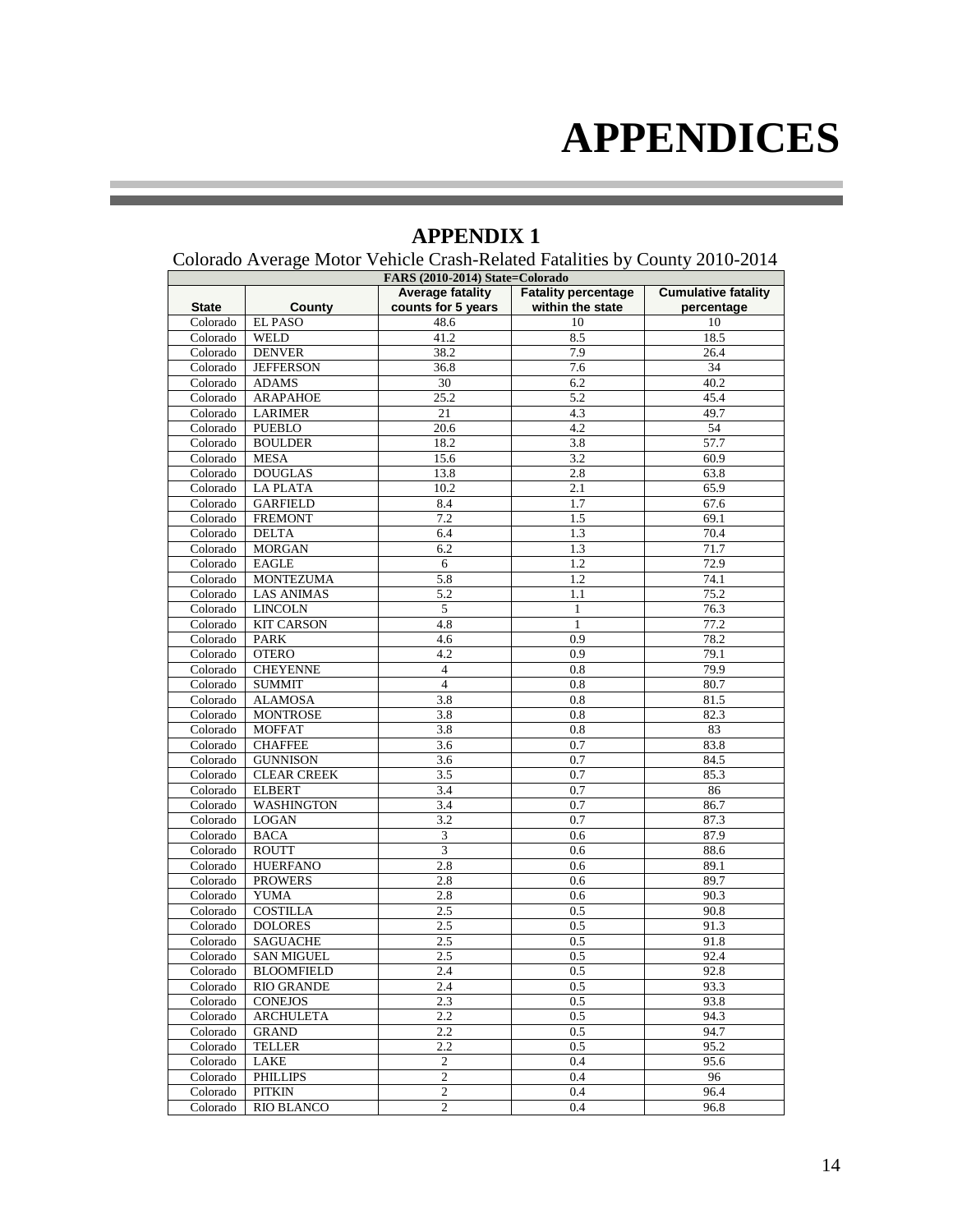| Colorado | <b>SAN JUAN</b> |     | 0.4 | 97.2 |
|----------|-----------------|-----|-----|------|
| Colorado | <b>SEDGWICK</b> |     | 0.4 | 97.6 |
| Colorado | <b>CUSTER</b>   | 1.8 | 0.4 | 98   |
| Colorado | <b>BENT</b>     | 1.7 | 0.3 | 98.3 |
| Colorado | <b>KIOWA</b>    | 1.5 | 0.3 | 98.7 |
| Colorado | <b>OURAY</b>    | 1.5 | 0.3 | 99   |
| Colorado | <b>CROWLEY</b>  |     | 0.2 | 99.2 |
| Colorado | <b>GILPIN</b>   |     | 0.2 | 99.4 |
| Colorado | <b>HINSDALE</b> |     | 0.2 | 99.6 |
| Colorado | <b>JACKSON</b>  |     | 0.2 | 99.8 |
| Colorado | <b>MINERAL</b>  |     | 0.2 | 100  |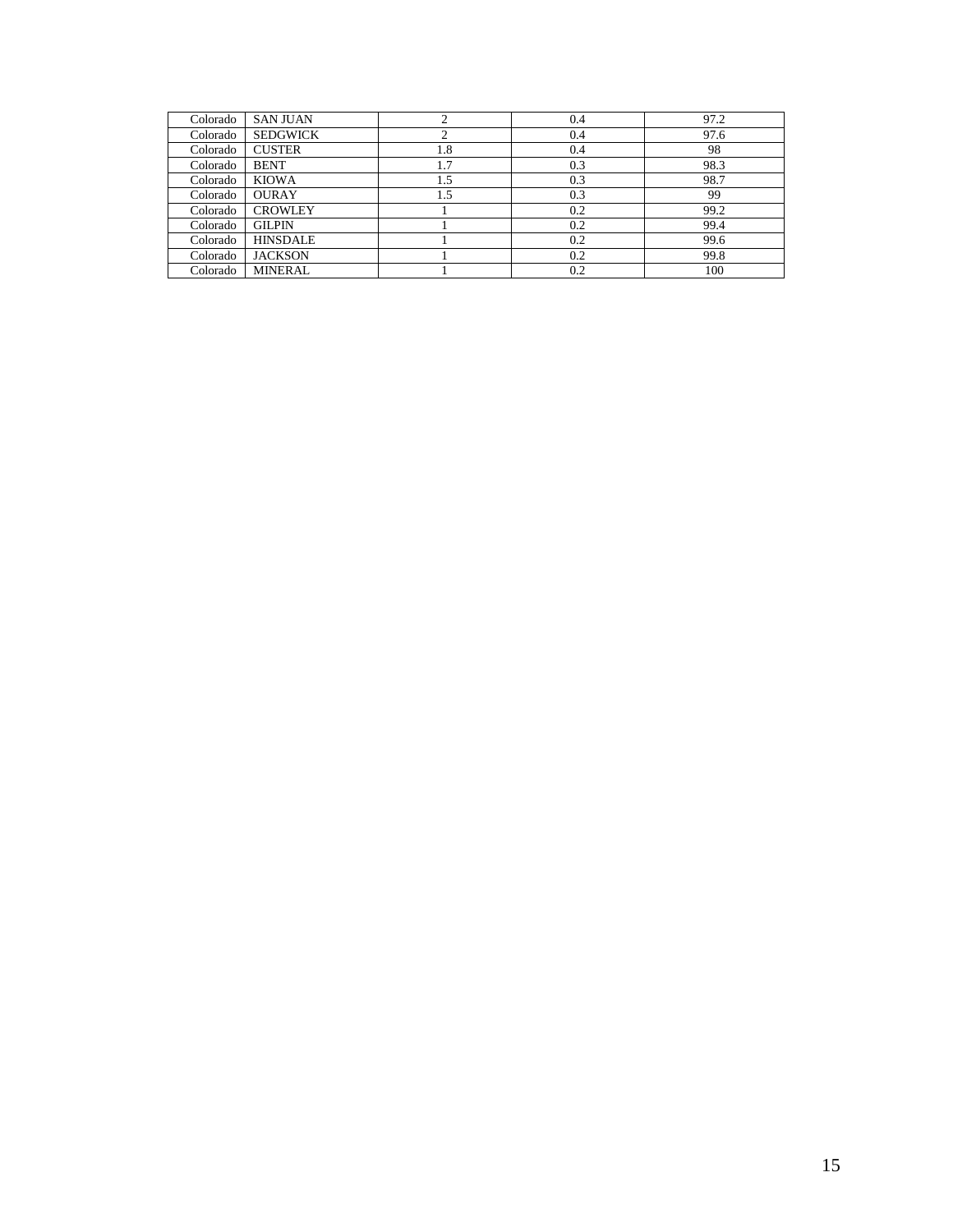#### **Codes for Road Segment File**

| Code              | <b>Road Class</b>  | Definition                                                  |
|-------------------|--------------------|-------------------------------------------------------------|
| S <sub>1100</sub> | Primary Road       | Primary roads are generally divided, limited-access         |
|                   |                    | highways within the interstate highway system or under      |
|                   |                    | state management, and are distinguished by the presence     |
|                   |                    | of interchanges. These highways are accessible by ramps     |
|                   |                    | and may include some toll highways.                         |
| S <sub>1200</sub> | Secondary Road     | Secondary roads are main arteries, usually in the U.S.      |
|                   |                    | Highway, State Highway or County Highway system.            |
|                   |                    | These roads have one or more lanes of traffic in each       |
|                   |                    | direction, may or may not be divided, and usually have      |
|                   |                    | at-grade intersections with many other roads and            |
|                   |                    | driveways. They often have both a local name and a          |
|                   |                    | route number.                                               |
| S <sub>1400</sub> | Local Neighborhood | These are generally paved non-arterial streets, roads, or   |
|                   | Road, Rural Road,  | byways that usually have a single lane of traffic in each   |
|                   | <b>City Street</b> | direction. Roads in this feature class may be privately or  |
|                   |                    | publicly maintained. Scenic park roads would be included    |
|                   |                    | in this feature class, as would (depending on the region of |
|                   |                    | the country) some unpaved roads.                            |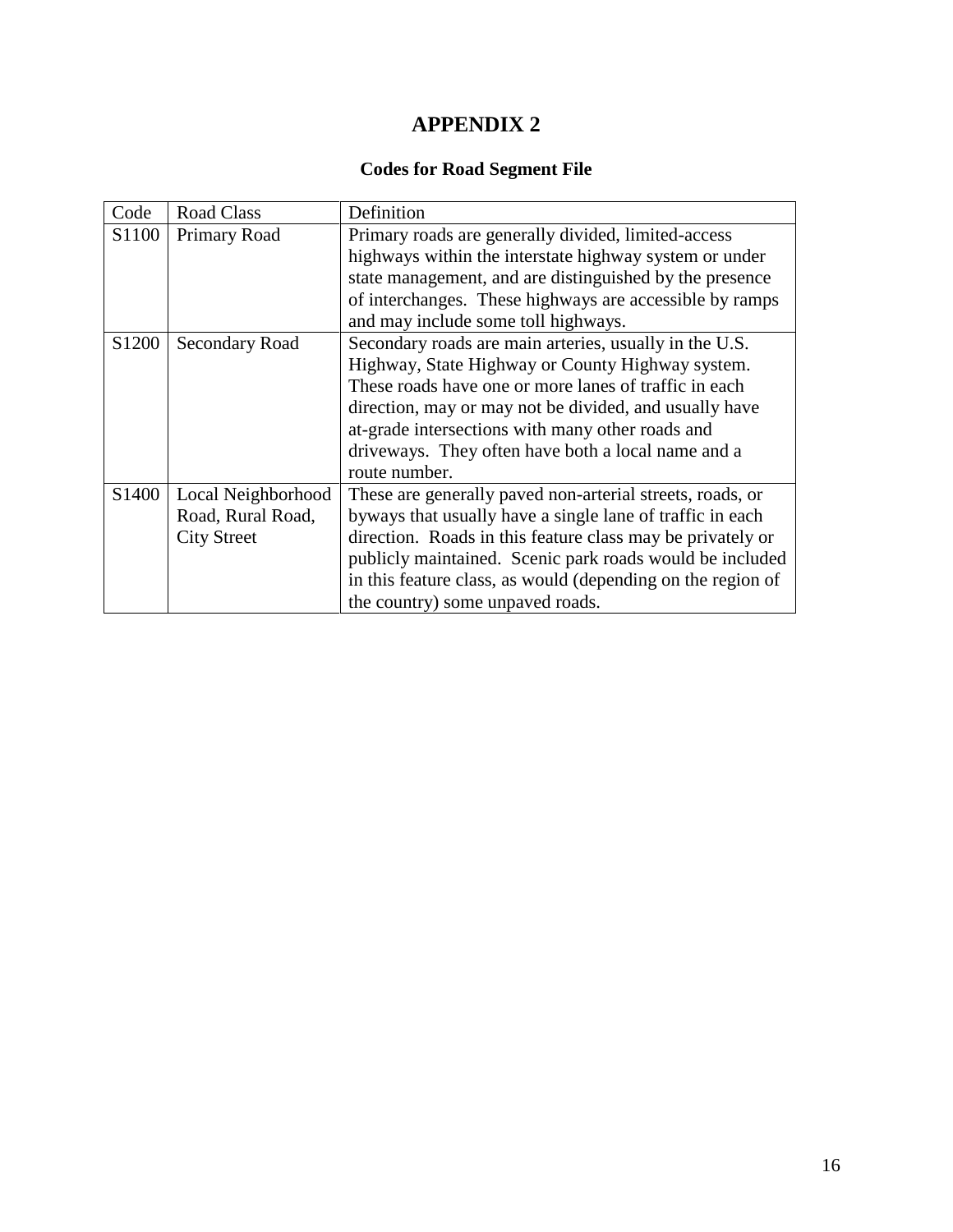#### **Roadway Functional Strata by County, Road Segment Population (N), Total Length, and Number of Segments Selected (n)**

| County             |                                                                                    | <b>MTFCC Code</b><br>Local:<br>Total<br>Primary: S1100<br>Secondary: S1200<br>S1400<br>1574<br>27168<br>895<br>130<br>177<br>2945<br>10<br>17<br>17<br>319<br>0<br>0<br>$\mathbf 0$<br>95<br>$\mathbf 0$<br>$\mathbf 0$<br>11<br>0<br>351<br>1008<br>28185<br>83<br>113<br>2560<br>5<br>16<br>23<br>$\mathbf 0$<br>21288<br>1943<br>$\boldsymbol{0}$<br>243<br>1975<br>$\mathbf 0$<br>26<br>18<br>$\mathbf 0$<br>520<br>$\mathbf 0$<br>$\mathbf 0$<br>96<br>0<br>0<br>11<br>0<br>0<br>267<br>0<br>0<br>$\mathbf 0$<br>133<br>0<br>0<br>11<br>284<br>278<br>2780<br>66<br>65<br>409<br>17<br>19<br>8<br>$\mathbf 0$<br>734<br>0<br>0<br>136<br>0<br>$\mathbf 0$<br>11<br>$\mathbf 0$<br>1226<br>636<br>25194<br>62<br>101<br>1940<br>8<br>18<br>18<br>231<br>744<br>17995<br>63<br>129<br>2070<br>6<br>15<br>23<br>479<br>533<br>0<br>120<br>87<br>0<br>6<br>5<br>0<br>409<br>1498<br>52918<br>94<br>227<br>4788<br>5<br>14<br>25<br>$\mathbf 0$<br>810<br>0<br>$\mathbf 0$<br>165<br>0<br>0<br>11<br>0<br>0<br>490<br>799<br>131<br>140<br>0<br>$\overline{7}$<br>$\mathbf 0$<br>$\overline{a}$<br>0<br>696<br>0<br>0<br>0<br>191<br>$\mathbf 0$<br>$\pmb{0}$<br>11 |      |             |       |
|--------------------|------------------------------------------------------------------------------------|---------------------------------------------------------------------------------------------------------------------------------------------------------------------------------------------------------------------------------------------------------------------------------------------------------------------------------------------------------------------------------------------------------------------------------------------------------------------------------------------------------------------------------------------------------------------------------------------------------------------------------------------------------------------------------------------------------------------------------------------------------------------------------------------------------------------------------------------------------------------------------------------------------------------------------------------------------------------------------------------------------------------------------------------------------------------------------------------------------------------------------------------------------------------|------|-------------|-------|
|                    | N                                                                                  |                                                                                                                                                                                                                                                                                                                                                                                                                                                                                                                                                                                                                                                                                                                                                                                                                                                                                                                                                                                                                                                                                                                                                                     |      |             | 29637 |
| ADAMS              | Length (mi)                                                                        |                                                                                                                                                                                                                                                                                                                                                                                                                                                                                                                                                                                                                                                                                                                                                                                                                                                                                                                                                                                                                                                                                                                                                                     |      |             | 3252  |
|                    | n                                                                                  |                                                                                                                                                                                                                                                                                                                                                                                                                                                                                                                                                                                                                                                                                                                                                                                                                                                                                                                                                                                                                                                                                                                                                                     |      |             | 44    |
|                    | ${\sf N}$                                                                          |                                                                                                                                                                                                                                                                                                                                                                                                                                                                                                                                                                                                                                                                                                                                                                                                                                                                                                                                                                                                                                                                                                                                                                     |      |             | 319   |
| ALAMOSA            | Length (mi)                                                                        |                                                                                                                                                                                                                                                                                                                                                                                                                                                                                                                                                                                                                                                                                                                                                                                                                                                                                                                                                                                                                                                                                                                                                                     |      |             | 95    |
|                    | $\sf n$                                                                            |                                                                                                                                                                                                                                                                                                                                                                                                                                                                                                                                                                                                                                                                                                                                                                                                                                                                                                                                                                                                                                                                                                                                                                     |      |             | 11    |
|                    | N                                                                                  |                                                                                                                                                                                                                                                                                                                                                                                                                                                                                                                                                                                                                                                                                                                                                                                                                                                                                                                                                                                                                                                                                                                                                                     |      |             | 29544 |
| ARAPAHOE           | Length (mi)                                                                        |                                                                                                                                                                                                                                                                                                                                                                                                                                                                                                                                                                                                                                                                                                                                                                                                                                                                                                                                                                                                                                                                                                                                                                     |      |             | 2756  |
|                    | n                                                                                  |                                                                                                                                                                                                                                                                                                                                                                                                                                                                                                                                                                                                                                                                                                                                                                                                                                                                                                                                                                                                                                                                                                                                                                     |      |             | 44    |
|                    | N                                                                                  |                                                                                                                                                                                                                                                                                                                                                                                                                                                                                                                                                                                                                                                                                                                                                                                                                                                                                                                                                                                                                                                                                                                                                                     |      |             | 23231 |
| <b>BOULDER</b>     | Length (mi)                                                                        |                                                                                                                                                                                                                                                                                                                                                                                                                                                                                                                                                                                                                                                                                                                                                                                                                                                                                                                                                                                                                                                                                                                                                                     |      |             | 2218  |
|                    | n                                                                                  |                                                                                                                                                                                                                                                                                                                                                                                                                                                                                                                                                                                                                                                                                                                                                                                                                                                                                                                                                                                                                                                                                                                                                                     |      |             | 44    |
|                    | N                                                                                  |                                                                                                                                                                                                                                                                                                                                                                                                                                                                                                                                                                                                                                                                                                                                                                                                                                                                                                                                                                                                                                                                                                                                                                     |      |             | 520   |
| <b>CHAFFEE</b>     | Length (mi)                                                                        |                                                                                                                                                                                                                                                                                                                                                                                                                                                                                                                                                                                                                                                                                                                                                                                                                                                                                                                                                                                                                                                                                                                                                                     |      |             | 96    |
|                    | n                                                                                  |                                                                                                                                                                                                                                                                                                                                                                                                                                                                                                                                                                                                                                                                                                                                                                                                                                                                                                                                                                                                                                                                                                                                                                     |      |             | 11    |
|                    | ${\sf N}$                                                                          |                                                                                                                                                                                                                                                                                                                                                                                                                                                                                                                                                                                                                                                                                                                                                                                                                                                                                                                                                                                                                                                                                                                                                                     |      |             | 267   |
| <b>CHEYENNE</b>    | Length (mi)                                                                        |                                                                                                                                                                                                                                                                                                                                                                                                                                                                                                                                                                                                                                                                                                                                                                                                                                                                                                                                                                                                                                                                                                                                                                     |      |             | 133   |
|                    | n                                                                                  |                                                                                                                                                                                                                                                                                                                                                                                                                                                                                                                                                                                                                                                                                                                                                                                                                                                                                                                                                                                                                                                                                                                                                                     |      |             | 11    |
|                    | N                                                                                  |                                                                                                                                                                                                                                                                                                                                                                                                                                                                                                                                                                                                                                                                                                                                                                                                                                                                                                                                                                                                                                                                                                                                                                     |      |             | 3342  |
| <b>CLEAR CREEK</b> | Length (mi)                                                                        |                                                                                                                                                                                                                                                                                                                                                                                                                                                                                                                                                                                                                                                                                                                                                                                                                                                                                                                                                                                                                                                                                                                                                                     |      |             | 540   |
|                    | n                                                                                  |                                                                                                                                                                                                                                                                                                                                                                                                                                                                                                                                                                                                                                                                                                                                                                                                                                                                                                                                                                                                                                                                                                                                                                     |      |             | 44    |
|                    | $\mathsf{N}$                                                                       |                                                                                                                                                                                                                                                                                                                                                                                                                                                                                                                                                                                                                                                                                                                                                                                                                                                                                                                                                                                                                                                                                                                                                                     |      |             | 734   |
| <b>DELTA</b>       |                                                                                    |                                                                                                                                                                                                                                                                                                                                                                                                                                                                                                                                                                                                                                                                                                                                                                                                                                                                                                                                                                                                                                                                                                                                                                     |      |             | 136   |
|                    | n                                                                                  |                                                                                                                                                                                                                                                                                                                                                                                                                                                                                                                                                                                                                                                                                                                                                                                                                                                                                                                                                                                                                                                                                                                                                                     |      |             | 11    |
|                    | N                                                                                  |                                                                                                                                                                                                                                                                                                                                                                                                                                                                                                                                                                                                                                                                                                                                                                                                                                                                                                                                                                                                                                                                                                                                                                     |      |             | 27056 |
| <b>DENVER</b>      |                                                                                    |                                                                                                                                                                                                                                                                                                                                                                                                                                                                                                                                                                                                                                                                                                                                                                                                                                                                                                                                                                                                                                                                                                                                                                     |      |             | 2103  |
|                    | n                                                                                  |                                                                                                                                                                                                                                                                                                                                                                                                                                                                                                                                                                                                                                                                                                                                                                                                                                                                                                                                                                                                                                                                                                                                                                     |      |             | 44    |
|                    | ${\sf N}$                                                                          |                                                                                                                                                                                                                                                                                                                                                                                                                                                                                                                                                                                                                                                                                                                                                                                                                                                                                                                                                                                                                                                                                                                                                                     |      |             | 18970 |
| <b>DOUGLAS</b>     |                                                                                    |                                                                                                                                                                                                                                                                                                                                                                                                                                                                                                                                                                                                                                                                                                                                                                                                                                                                                                                                                                                                                                                                                                                                                                     |      |             | 2262  |
|                    | n                                                                                  |                                                                                                                                                                                                                                                                                                                                                                                                                                                                                                                                                                                                                                                                                                                                                                                                                                                                                                                                                                                                                                                                                                                                                                     |      |             | 44    |
|                    | ${\sf N}$                                                                          |                                                                                                                                                                                                                                                                                                                                                                                                                                                                                                                                                                                                                                                                                                                                                                                                                                                                                                                                                                                                                                                                                                                                                                     |      |             | 1012  |
| EAGLE              |                                                                                    |                                                                                                                                                                                                                                                                                                                                                                                                                                                                                                                                                                                                                                                                                                                                                                                                                                                                                                                                                                                                                                                                                                                                                                     |      |             | 207   |
|                    | n                                                                                  |                                                                                                                                                                                                                                                                                                                                                                                                                                                                                                                                                                                                                                                                                                                                                                                                                                                                                                                                                                                                                                                                                                                                                                     |      |             | 11    |
|                    | N                                                                                  |                                                                                                                                                                                                                                                                                                                                                                                                                                                                                                                                                                                                                                                                                                                                                                                                                                                                                                                                                                                                                                                                                                                                                                     |      |             | 54825 |
| EL PASO            |                                                                                    |                                                                                                                                                                                                                                                                                                                                                                                                                                                                                                                                                                                                                                                                                                                                                                                                                                                                                                                                                                                                                                                                                                                                                                     |      |             | 5109  |
|                    | n                                                                                  |                                                                                                                                                                                                                                                                                                                                                                                                                                                                                                                                                                                                                                                                                                                                                                                                                                                                                                                                                                                                                                                                                                                                                                     |      |             | 44    |
|                    | ${\sf N}$                                                                          |                                                                                                                                                                                                                                                                                                                                                                                                                                                                                                                                                                                                                                                                                                                                                                                                                                                                                                                                                                                                                                                                                                                                                                     |      |             | 810   |
| <b>FREMONT</b>     | Length (mi)                                                                        |                                                                                                                                                                                                                                                                                                                                                                                                                                                                                                                                                                                                                                                                                                                                                                                                                                                                                                                                                                                                                                                                                                                                                                     |      |             | 165   |
|                    | Length (mi)<br>Length (mi)<br>Length (mi)<br>Length (mi)<br>Length (mi)<br>11<br>n |                                                                                                                                                                                                                                                                                                                                                                                                                                                                                                                                                                                                                                                                                                                                                                                                                                                                                                                                                                                                                                                                                                                                                                     |      |             |       |
|                    | N                                                                                  |                                                                                                                                                                                                                                                                                                                                                                                                                                                                                                                                                                                                                                                                                                                                                                                                                                                                                                                                                                                                                                                                                                                                                                     |      |             | 1289  |
| GARFIELD           | Length (mi)                                                                        |                                                                                                                                                                                                                                                                                                                                                                                                                                                                                                                                                                                                                                                                                                                                                                                                                                                                                                                                                                                                                                                                                                                                                                     |      |             | 271   |
|                    | n                                                                                  |                                                                                                                                                                                                                                                                                                                                                                                                                                                                                                                                                                                                                                                                                                                                                                                                                                                                                                                                                                                                                                                                                                                                                                     |      |             | 11    |
|                    | ${\sf N}$                                                                          |                                                                                                                                                                                                                                                                                                                                                                                                                                                                                                                                                                                                                                                                                                                                                                                                                                                                                                                                                                                                                                                                                                                                                                     |      |             | 696   |
| <b>GUNNISON</b>    | Length (mi)                                                                        |                                                                                                                                                                                                                                                                                                                                                                                                                                                                                                                                                                                                                                                                                                                                                                                                                                                                                                                                                                                                                                                                                                                                                                     |      |             | 191   |
|                    | n                                                                                  |                                                                                                                                                                                                                                                                                                                                                                                                                                                                                                                                                                                                                                                                                                                                                                                                                                                                                                                                                                                                                                                                                                                                                                     |      |             | 11    |
|                    | ${\sf N}$                                                                          | 291                                                                                                                                                                                                                                                                                                                                                                                                                                                                                                                                                                                                                                                                                                                                                                                                                                                                                                                                                                                                                                                                                                                                                                 | 2057 | 34115       | 36463 |
| <b>JEFFERSON</b>   | Length (mi)                                                                        | 49                                                                                                                                                                                                                                                                                                                                                                                                                                                                                                                                                                                                                                                                                                                                                                                                                                                                                                                                                                                                                                                                                                                                                                  | 278  | 3177        | 3504  |
|                    | n                                                                                  | $\mathbf{3}$                                                                                                                                                                                                                                                                                                                                                                                                                                                                                                                                                                                                                                                                                                                                                                                                                                                                                                                                                                                                                                                                                                                                                        | 23   | 18          | 44    |
|                    | N                                                                                  | 129                                                                                                                                                                                                                                                                                                                                                                                                                                                                                                                                                                                                                                                                                                                                                                                                                                                                                                                                                                                                                                                                                                                                                                 | 302  | 0           | 431   |
| <b>KIT CARSON</b>  | Length (mi)                                                                        | 120                                                                                                                                                                                                                                                                                                                                                                                                                                                                                                                                                                                                                                                                                                                                                                                                                                                                                                                                                                                                                                                                                                                                                                 | 126  | $\mathbf 0$ | 246   |
|                    | n                                                                                  | $\overline{3}$                                                                                                                                                                                                                                                                                                                                                                                                                                                                                                                                                                                                                                                                                                                                                                                                                                                                                                                                                                                                                                                                                                                                                      | 8    | 0           | 11    |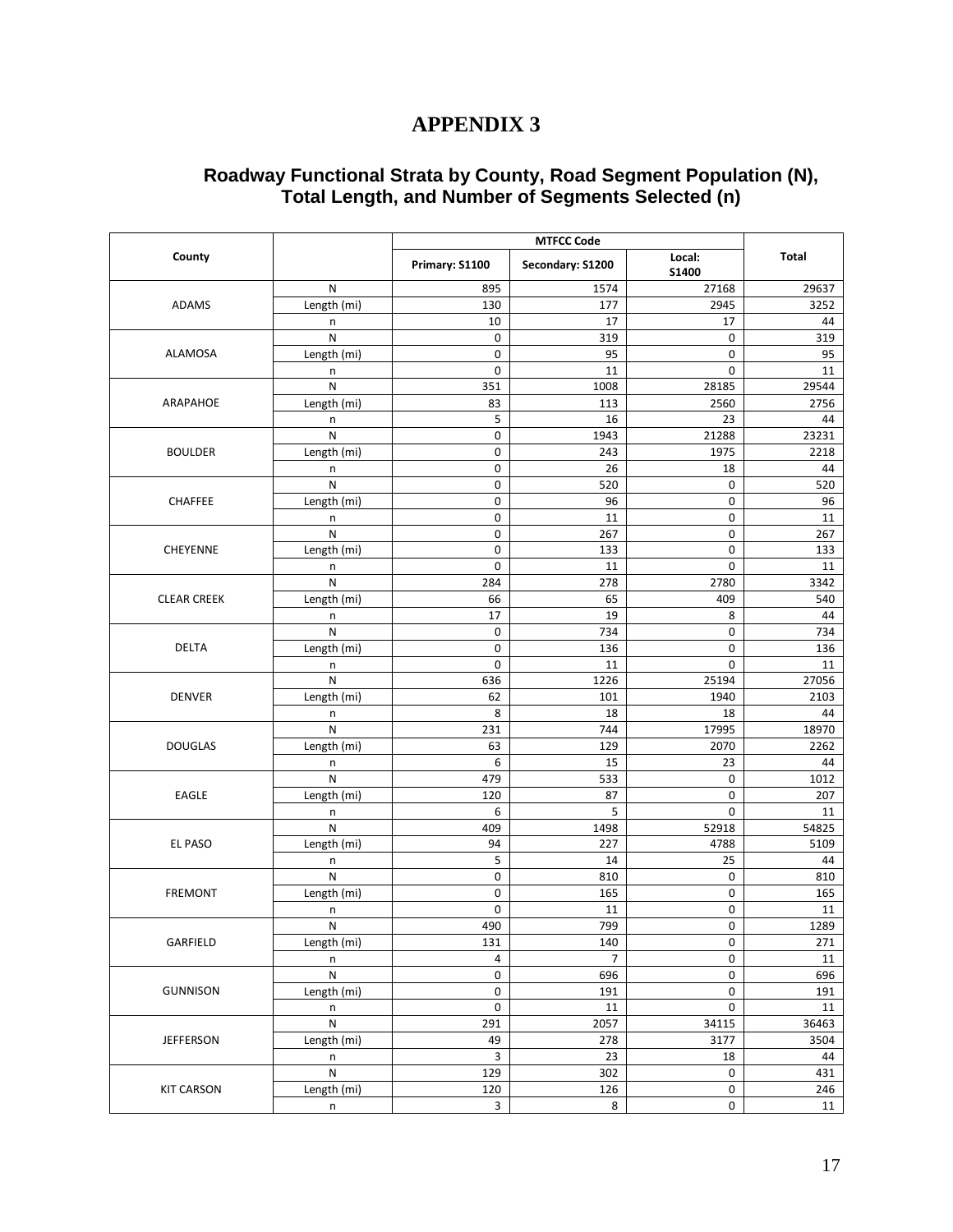|                 | ${\sf N}$    | $\mathbf 0$    | 1006 | $\mathbf 0$ | 1006  |
|-----------------|--------------|----------------|------|-------------|-------|
| LA PLATA        | Length (mi)  | 0              | 164  | $\mathbf 0$ | 164   |
|                 | n            | $\mathbf 0$    | 11   | $\Omega$    | 11    |
|                 | N            | 284            | 1903 | 30277       | 32464 |
| LARIMER         | Length (mi)  | 78             | 280  | 3575        | 3933  |
|                 | $\sf n$      | $\mathbf{1}$   | 24   | 19          | 44    |
|                 | $\mathsf{N}$ | 194            | 656  | $\mathbf 0$ | 850   |
| LAS ANIMAS      | Length (mi)  | 78             | 225  | $\mathbf 0$ | 303   |
|                 | n            | 3              | 8    | $\mathbf 0$ | 11    |
|                 | N            | 143            | 385  | 0           | 528   |
| LINCOLN         | Length (mi)  | 61             | 168  | $\mathbf 0$ | 229   |
|                 | $\sf n$      | 3              | 8    | $\mathbf 0$ | 11    |
|                 | ${\sf N}$    | 436            | 1250 | 15185       | 16871 |
| <b>MESA</b>     | Length (mi)  | 132            | 227  | 2172        | 2531  |
|                 | n            | 9              | 22   | 13          | 44    |
|                 | $\mathsf{N}$ | $\Omega$       | 946  | $\Omega$    | 946   |
| <b>MOFFAT</b>   | Length (mi)  | $\pmb{0}$      | 250  | 0           | 250   |
|                 | n            | 0              | 11   | 0           | 11    |
|                 | N            | 0              | 1141 | $\mathbf 0$ | 1141  |
| MONTEZUMA       | Length (mi)  | $\overline{0}$ | 177  | $\mathbf 0$ | 177   |
|                 | $\sf n$      | $\pmb{0}$      | 11   | $\mathbf 0$ | 11    |
|                 | N            | 0              | 937  | $\mathbf 0$ | 937   |
| <b>MONTROSE</b> | Length (mi)  | $\mathbf 0$    | 210  | $\mathbf 0$ | 210   |
|                 | n            | 0              | 11   | $\mathbf 0$ | 11    |
|                 | N            | 167            | 599  | $\mathbf 0$ | 766   |
| <b>MORGAN</b>   | Length (mi)  | 76             | 149  | 0           | 225   |
|                 | n            | 3              | 8    | $\mathbf 0$ | 11    |
|                 | N            | $\pmb{0}$      | 1271 | $\mathbf 0$ | 1271  |
| <b>OTERO</b>    | Length (mi)  | $\mathbf 0$    | 230  | $\mathbf 0$ | 230   |
|                 | $\sf n$      | $\pmb{0}$      | 11   | $\mathbf 0$ | 11    |
|                 | N            | 0              | 615  | 11412       | 12027 |
| PARK            | Length (mi)  | $\mathbf 0$    | 165  | 2402        | 2567  |
|                 | $\sf n$      | $\mathbf 0$    | 23   | 21          | 44    |
|                 | ${\sf N}$    | 438            | 1405 | 18184       | 20027 |
| PUEBLO          | Length (mi)  | 95             | 243  | 2317        | 2655  |
|                 | n            | $\overline{7}$ | 21   | 16          | 44    |
|                 | N            | 152            | 453  | $\mathbf 0$ | 605   |
| <b>SUMMIT</b>   | Length (mi)  | 48             | 81   | $\mathbf 0$ | 129   |
|                 | $\sf n$      | 3              | 8    | $\mathbf 0$ | 11    |
|                 | N            | 307            | 2040 | 23880       | 26227 |
| WELD            | Length (mi)  | 129            | 478  | 4389        | 4996  |
|                 | $\mathsf n$  | 4              | 25   | 15          | 44    |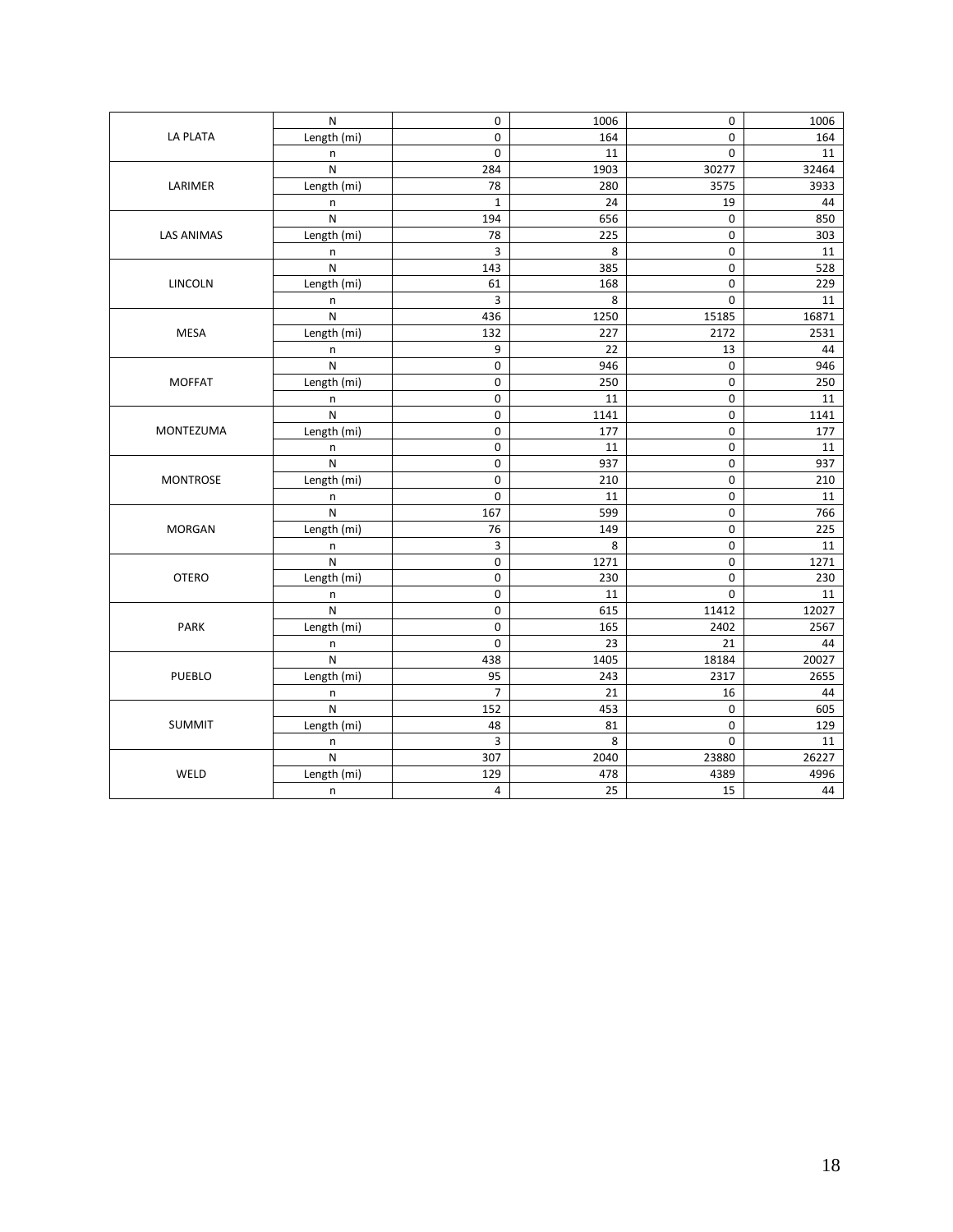### **Weights for the Colorado State Seat Belt Usage**

| County             | <b>MTFCC</b> | <b>Sampling</b><br>Weight | <b>Selection</b><br>Probability |
|--------------------|--------------|---------------------------|---------------------------------|
| <b>ADAMS</b>       | S1100/S1200  | 77                        | 0.0131                          |
| <b>ADAMS</b>       | S1400        | 1377                      | 0.0007                          |
| <b>ALAMOSA</b>     | S1200        | 25                        | 0.0408                          |
| ARAPAHOE           | S1100/S1200  | 56                        | 0.0178                          |
| ARAPAHOE           | S1400        | 1012                      | 0.0010                          |
| <b>BOULDER</b>     | S1200        | 60                        | 0.0166                          |
| <b>BOULDER</b>     | S1400        | 1082                      | 0.0009                          |
| <b>CHAFFEE</b>     | S1200        | 40                        | 0.0250                          |
| <b>CHEYENNE</b>    | S1200        | 21                        | 0.0487                          |
| <b>CLEAR CREEK</b> | S1100/S1200  | 14                        | 0.0726                          |
| <b>CLEAR CREEK</b> | S1400        | 248                       | 0.0040                          |
| <b>DELTA</b>       | S1200        | 56                        | 0.0177                          |
| <b>DENVER</b>      | S1100/S1200  | 63                        | 0.0159                          |
| <b>DENVER</b>      | S1400        | 1129                      | 0.0009                          |
| <b>DOUGLAS</b>     | S1100/S1200  | 38                        | 0.0263                          |
| <b>DOUGLAS</b>     | S1400        | 684                       | 0.0015                          |
| <b>EAGLE</b>       | S1100/S1200  | 78                        | 0.0128                          |
| EL PASO            | S1100/S1200  | 93                        | 0.0107                          |
| EL PASO            | S1400        | 1678                      | 0.0006                          |
| <b>FREMONT</b>     | S1200        | 62                        | 0.0160                          |
| GARFIELD           | S1100/S1200  | 99                        | 0.0101                          |
| <b>GUNNISON</b>    | S1200        | 54                        | 0.0187                          |
| <b>JEFFERSON</b>   | S1100/S1200  | 82                        | 0.0123                          |
| <b>JEFFERSON</b>   | S1400        | 1469                      | 0.0007                          |
| <b>KIT CARSON</b>  | S1100/S1200  | 33                        | 0.0302                          |
| LA PLATA           | S1200        | 77                        | 0.0129                          |
| LARIMER            | S1100/S1200  | 74                        | 0.0134                          |
| LARIMER            | S1400        | 1339                      | 0.0007                          |
| <b>LAS ANIMAS</b>  | S1100/S1200  | 65                        | 0.0153                          |
| LINCOLN            | S1100/S1200  | 41                        | 0.0246                          |
| <b>MESA</b>        | S1100/S1200  | 49                        | 0.0206                          |
| <b>MESA</b>        | S1400        | 876                       | 0.0011                          |
| <b>MOFFAT</b>      | S1200        | 73                        | 0.0137                          |
| MONTEZUMA          | S1200        | 88                        | 0.0114                          |
| <b>MONTROSE</b>    | S1200        | 72                        | 0.0139                          |
| <b>MORGAN</b>      | S1100/S1200  | 59                        | 0.0170                          |
| <b>OTERO</b>       | S1200        | 98                        | 0.0102                          |
| <b>PARK</b>        | S1200        | 24                        | 0.0416                          |
| <b>PARK</b>        | S1400        | 432                       | 0.0023                          |
| PUEBLO             | S1100/S1200  | 55                        | 0.0182                          |
| PUEBLO             | S1400        | 988                       | 0.0010                          |
| <b>SUMMIT</b>      | S1100/S1200  | 47                        | 0.0215                          |
| WELD               | S1100/S1200  | 71                        | 0.0142                          |
| WELD               | S1400        | 1272                      | 0.0008                          |

#### **Observational Survey**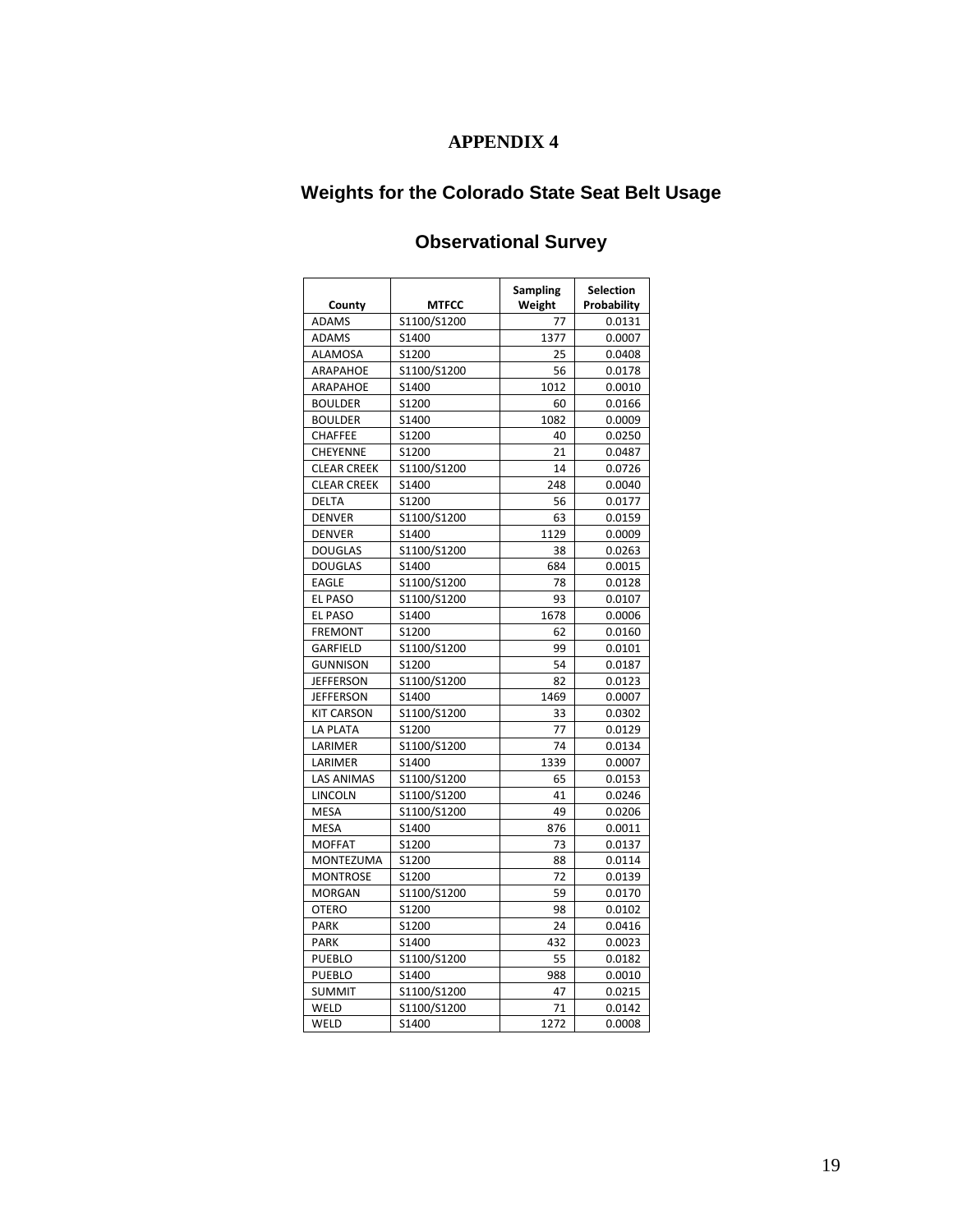#### **Training Syllabus**

| Welcome and distribution of equipment                                                                                                                                                                           |
|-----------------------------------------------------------------------------------------------------------------------------------------------------------------------------------------------------------------|
| Survey overview                                                                                                                                                                                                 |
| Data collection techniques<br>Definitions of belt/booster seat use, passenger vehicles<br>Observation protocol<br>Weekday/weekend/rush hour/non-rush hour<br><b>Weather conditions</b><br>Duration at each site |
| Scheduling and rescheduling<br><b>Site Assignment Sheet</b><br>Daylight<br>Temporary impediments such as weather<br>Permanent impediments at data collection sites                                              |
| Site locations<br>Locating assigned sites<br>Interstate ramps and surface streets<br>Direction of travel/number of observed lanes<br>Non-intersection requirement<br>Alternate site selection                   |
| Data collection forms<br>Cover sheet<br>Recording observations<br>Recording alternate site information                                                                                                          |
| Assembling forms for shipment                                                                                                                                                                                   |
| Safety and security                                                                                                                                                                                             |
| Timesheet and expense reports                                                                                                                                                                                   |
| Field practice at ramps and surface streets                                                                                                                                                                     |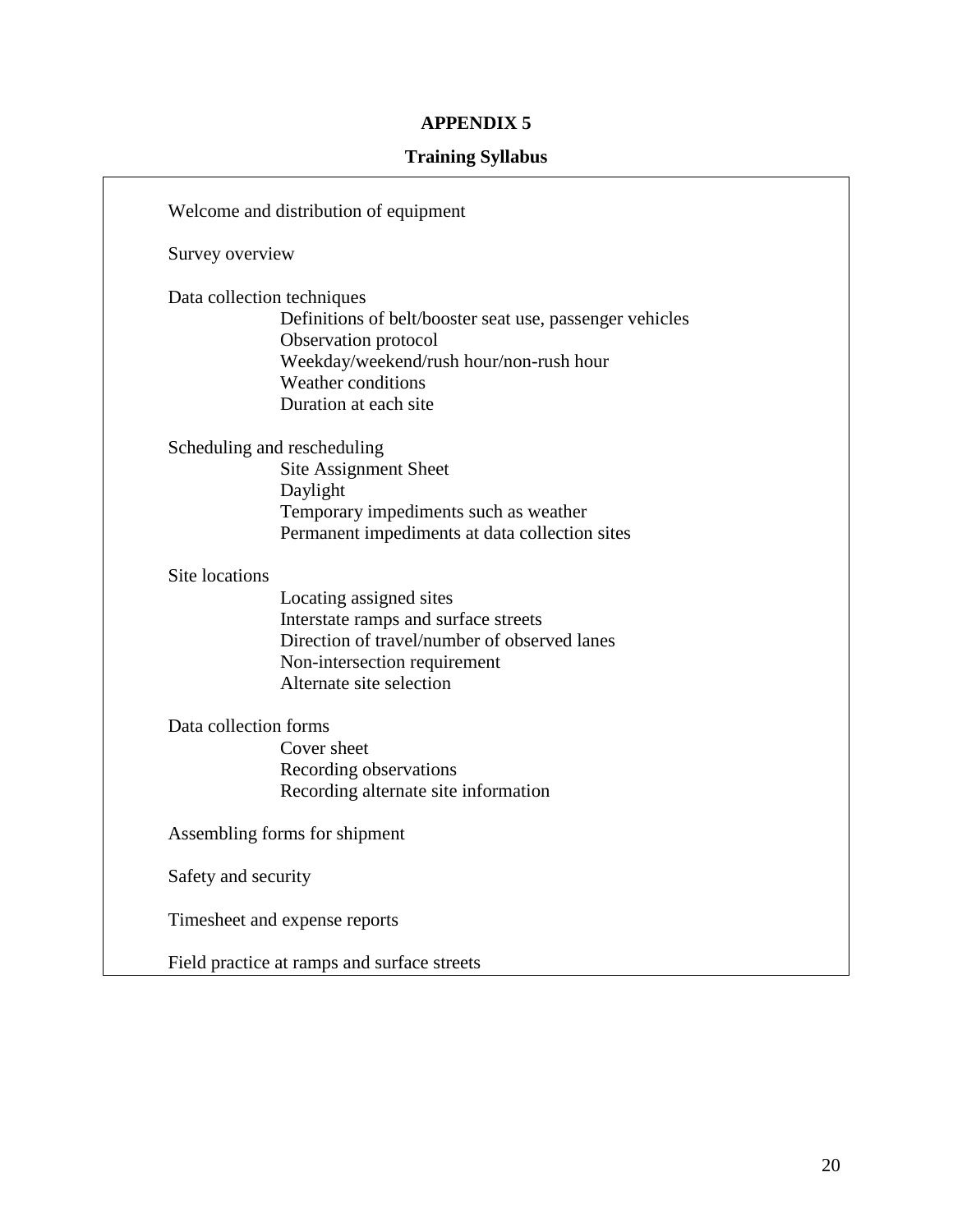**Data Collection Form**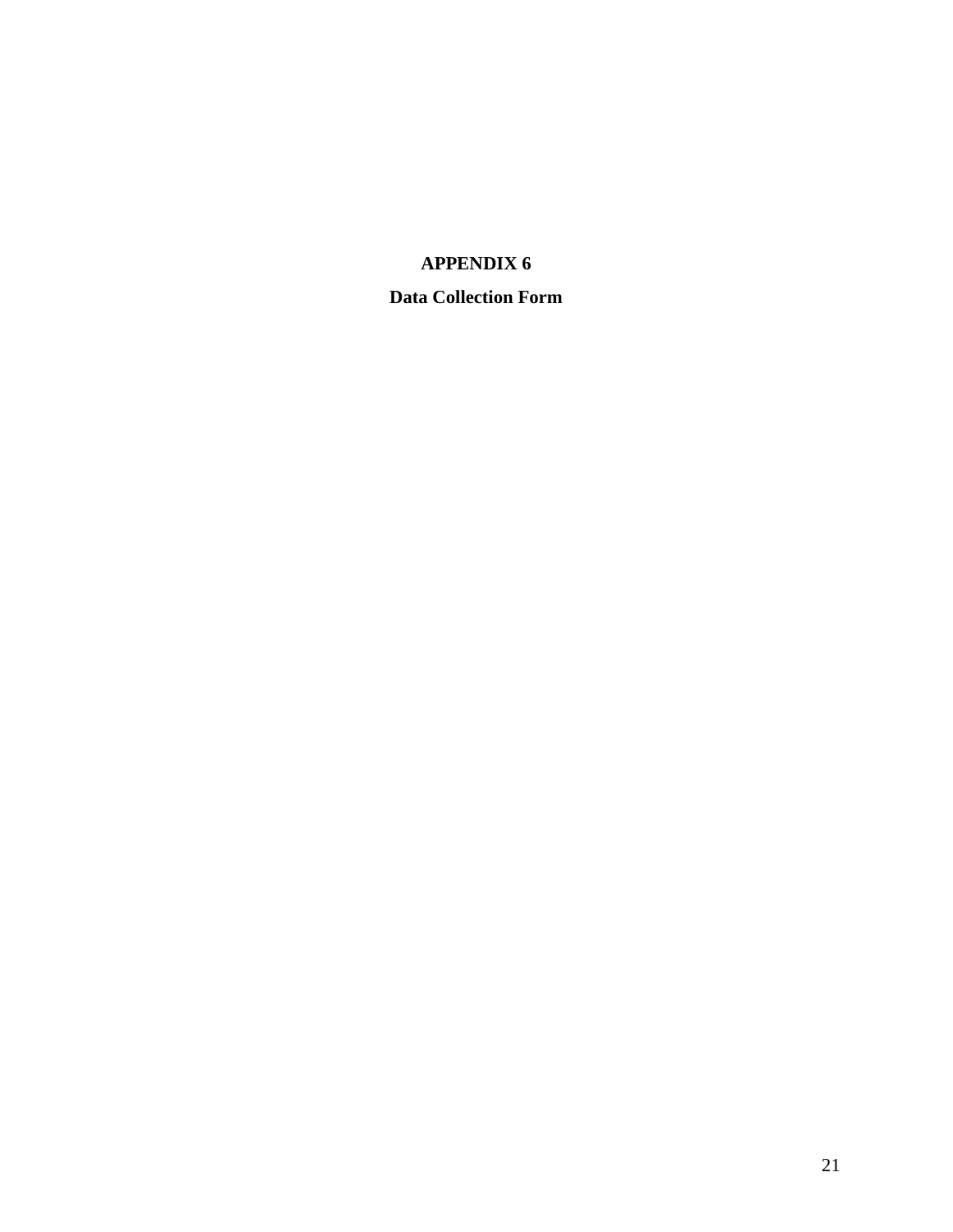| _First Week                                                              |     |                | __ Second Week  |                |                              |                                                                              |             |                |               |                        |             |                    |               |                |                                               |                |                          |                | Page ___ of ___   |                |
|--------------------------------------------------------------------------|-----|----------------|-----------------|----------------|------------------------------|------------------------------------------------------------------------------|-------------|----------------|---------------|------------------------|-------------|--------------------|---------------|----------------|-----------------------------------------------|----------------|--------------------------|----------------|-------------------|----------------|
| <b>County No.:</b>                                                       |     |                | <b>County:</b>  |                |                              | <b>Site No:</b><br>Observer(s):                                              |             |                |               |                        |             |                    |               |                |                                               |                |                          |                |                   |                |
| # Lanes Available:<br>Weather<br>$1 = clear$<br>$2 = rain$<br>$3 = snow$ |     |                |                 |                | <b>Speed</b><br>$3 = 50$ MPH | <b>Site Location:</b><br>$1 = 0.30 \text{ MPH}$<br>$2 = 31 - 50 \text{ MPH}$ |             |                |               | Date (Month/Day/Year): |             |                    |               | Fri Sat        | Day of Week:<br><b>Sun Mon Tues Wed Thurs</b> |                |                          |                |                   |                |
| # Lanes Observed:                                                        |     |                | $4 = f \circ g$ |                |                              |                                                                              |             |                |               |                        |             | <b>Start Time:</b> | a.m.          |                |                                               |                | <b>End Time:</b><br>a.m. |                |                   |                |
|                                                                          |     |                |                 |                |                              |                                                                              |             |                |               |                        | p.m.        |                    |               |                |                                               | p.m.           |                          |                |                   |                |
|                                                                          |     |                | <b>CARS</b>     |                |                              |                                                                              | <b>VANS</b> |                |               |                        | <b>SUVs</b> |                    |               |                | <b>LIGHT TRUCKS</b>                           |                |                          |                | <b>COMMERCIAL</b> |                |
| Line#                                                                    |     | <b>Driver</b>  | Passenger       |                | <b>Driver</b>                |                                                                              | Passenger   |                | <b>Driver</b> |                        |             | Passenger          | <b>Driver</b> |                |                                               | Passenger      | <b>Driver</b>            |                | Passenger         |                |
|                                                                          | Yes | N <sub>0</sub> | Yes             | N <sub>0</sub> | Yes                          | N <sub>0</sub>                                                               | Yes         | N <sub>o</sub> | Yes           | N <sub>0</sub>         | Yes         | N <sub>0</sub>     | Yes           | N <sub>0</sub> | Yes                                           | N <sub>0</sub> | Yes                      | N <sub>0</sub> | Yes               | N <sub>0</sub> |
| $\mathbf{1}$                                                             |     |                |                 |                |                              |                                                                              |             |                |               |                        |             |                    |               |                |                                               |                |                          |                |                   |                |
| $\overline{2}$                                                           |     |                |                 |                |                              |                                                                              |             |                |               |                        |             |                    |               |                |                                               |                |                          |                |                   |                |
| $\overline{\mathbf{3}}$                                                  |     |                |                 |                |                              |                                                                              |             |                |               |                        |             |                    |               |                |                                               |                |                          |                |                   |                |
| $\overline{\mathbf{4}}$                                                  |     |                |                 |                |                              |                                                                              |             |                |               |                        |             |                    |               |                |                                               |                |                          |                |                   |                |
| 5                                                                        |     |                |                 |                |                              |                                                                              |             |                |               |                        |             |                    |               |                |                                               |                |                          |                |                   |                |
| 6                                                                        |     |                |                 |                |                              |                                                                              |             |                |               |                        |             |                    |               |                |                                               |                |                          |                |                   |                |
| $\overline{7}$                                                           |     |                |                 |                |                              |                                                                              |             |                |               |                        |             |                    |               |                |                                               |                |                          |                |                   |                |
| 8                                                                        |     |                |                 |                |                              |                                                                              |             |                |               |                        |             |                    |               |                |                                               |                |                          |                |                   |                |
| $\boldsymbol{9}$                                                         |     |                |                 |                |                              |                                                                              |             |                |               |                        |             |                    |               |                |                                               |                |                          |                |                   |                |
| 10                                                                       |     |                |                 |                |                              |                                                                              |             |                |               |                        |             |                    |               |                |                                               |                |                          |                |                   |                |
| 11                                                                       |     |                |                 |                |                              |                                                                              |             |                |               |                        |             |                    |               |                |                                               |                |                          |                |                   |                |
| 12                                                                       |     |                |                 |                |                              |                                                                              |             |                |               |                        |             |                    |               |                |                                               |                |                          |                |                   |                |
| 13                                                                       |     |                |                 |                |                              |                                                                              |             |                |               |                        |             |                    |               |                |                                               |                |                          |                |                   |                |
| 14                                                                       |     |                |                 |                |                              |                                                                              |             |                |               |                        |             |                    |               |                |                                               |                |                          |                |                   |                |
| $\overline{15}$                                                          |     |                |                 |                |                              |                                                                              |             |                |               |                        |             |                    |               |                |                                               |                |                          |                |                   |                |
| Page<br>Total                                                            |     |                |                 |                |                              |                                                                              |             |                |               |                        |             |                    |               |                |                                               |                |                          |                |                   |                |
| <b>Site</b>                                                              |     |                |                 |                |                              |                                                                              |             |                |               |                        |             |                    |               |                |                                               |                |                          |                |                   |                |
| <b>Total</b>                                                             |     |                |                 |                |                              |                                                                              |             |                |               |                        |             |                    |               |                |                                               |                |                          |                |                   |                |
| Non-                                                                     |     |                |                 |                |                              |                                                                              |             |                |               |                        |             |                    |               |                |                                               |                |                          |                |                   |                |

### **Colorado Seat Belt Usage – Field Survey Form – Survey: \_\_\_\_\_\_\_\_\_\_\_\_\_\_\_\_\_\_\_\_\_\_\_\_\_\_**